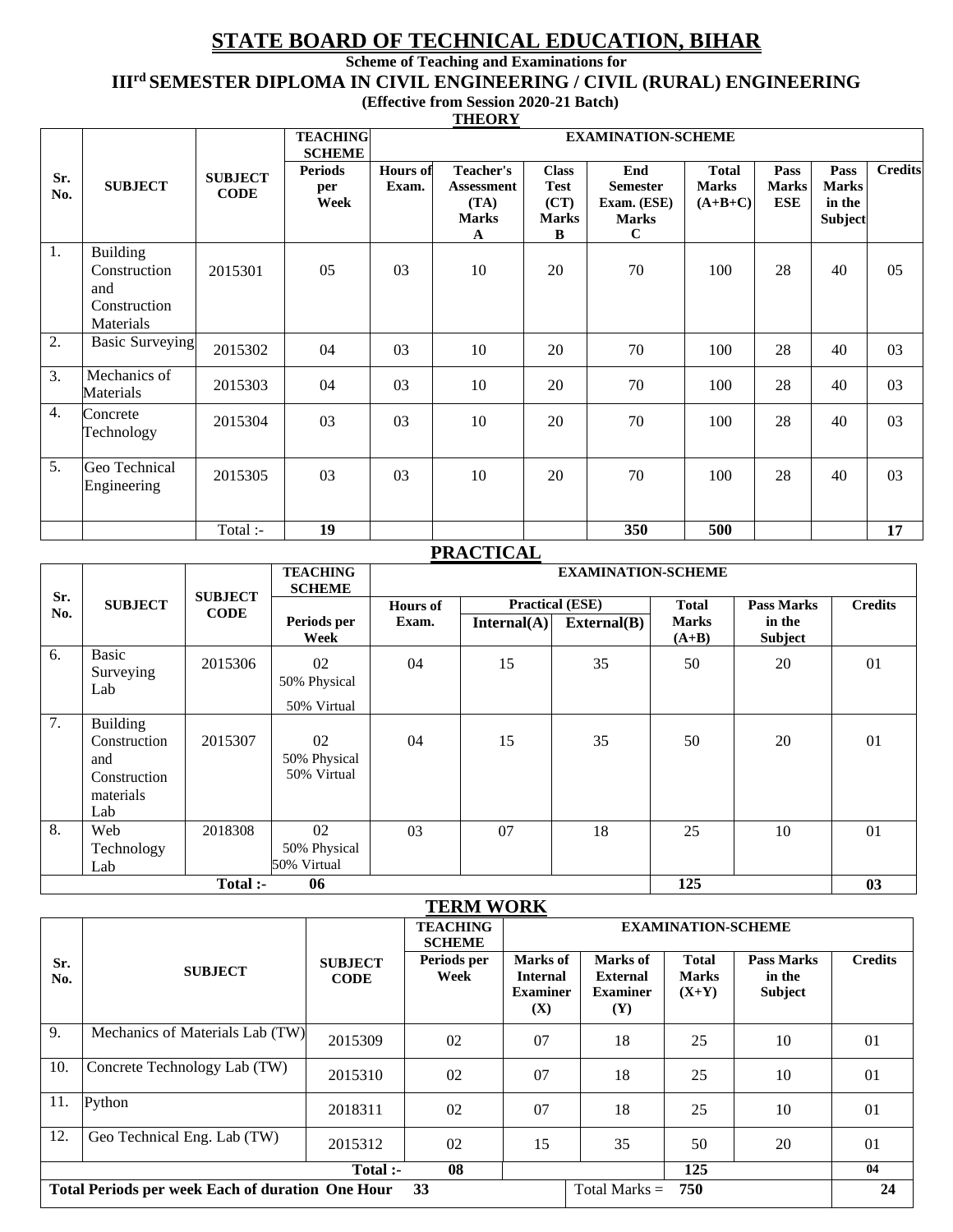# **Building Construction and Construction Materials**

|                     | <b>Theory</b> |                                |     |                   | Credits |    |
|---------------------|---------------|--------------------------------|-----|-------------------|---------|----|
| <b>Subject Code</b> |               | <b>No. of Periods Per Week</b> |     | <b>Full Marks</b> | 100     | 05 |
| 2015301             |               |                                | P/S | <b>ESE</b>        | 70      |    |
|                     | 05            |                                |     | TA                | 10      |    |
|                     |               |                                |     | $\sim$            | 20      |    |

#### **Course Objective:**

- 1. To identify different components of building.
- 2. To understand different types of foundation and their significance.
- 3. To know different types of masonry and their construction.
- 4. To highlight the importance of communications in building planning.
- 5. To learn about various construction materials.
- 6. To be able to identify suitability of various materials for different construction purposes.

- 1. Identify relevant construction materials.
- 2. Identify relevant natural construction materials.
- 3. Select relevant special type of construction materials.
- 4. Identify components of building structures.
- 5. Propose suitable type of foundation for building structures.
- 6. Select suitable type of masonry for building structures.
- 7. Propose relevant means of communications for different types of buildings.

|         | <b>Contents: Theory</b>                                                                        | <b>Hrs</b> |  |  |  |  |  |
|---------|------------------------------------------------------------------------------------------------|------------|--|--|--|--|--|
| Unit -1 | <b>Overview of Building Components</b>                                                         |            |  |  |  |  |  |
|         | Classification of Buildings as per National Building Code Group A to I, as per Types of<br>1.1 |            |  |  |  |  |  |
|         | Constructions- Load Bearing Structure, Framed Structure, Composite Structure.<br>08            |            |  |  |  |  |  |
|         | Building Components - Functions of Building Components,<br>1.2                                 |            |  |  |  |  |  |
|         | Foundation, Plinth and Super structure.                                                        |            |  |  |  |  |  |
| Unit-2  | <b>Natural And Artificial Construction Materials</b>                                           |            |  |  |  |  |  |
|         | 2.1 Requirements of good building stone; general characteristics of stone; quarrying and       |            |  |  |  |  |  |
|         | dressing methods and tools for stone.                                                          |            |  |  |  |  |  |
|         | 2.2 Structure of timber, general properties and uses of good timber, different methods of      | 12         |  |  |  |  |  |
|         | seasoning for preservation of timber, defects in timber.                                       |            |  |  |  |  |  |
|         | 2.3 Asphalt, bitumen and tar used in construction, properties and uses.                        |            |  |  |  |  |  |
|         | 2.4 Properties of sand and uses.                                                               |            |  |  |  |  |  |
|         | 2.5 Classification of coarse aggregate according to size.                                      |            |  |  |  |  |  |
|         | 2.6 Constituents of brick earth, Conventional / Traditional bricks, Modular and Standard       |            |  |  |  |  |  |
|         | bricks, Special bricks - fly ash bricks,                                                       |            |  |  |  |  |  |
|         | 2.7 Characteristics of good brick                                                              |            |  |  |  |  |  |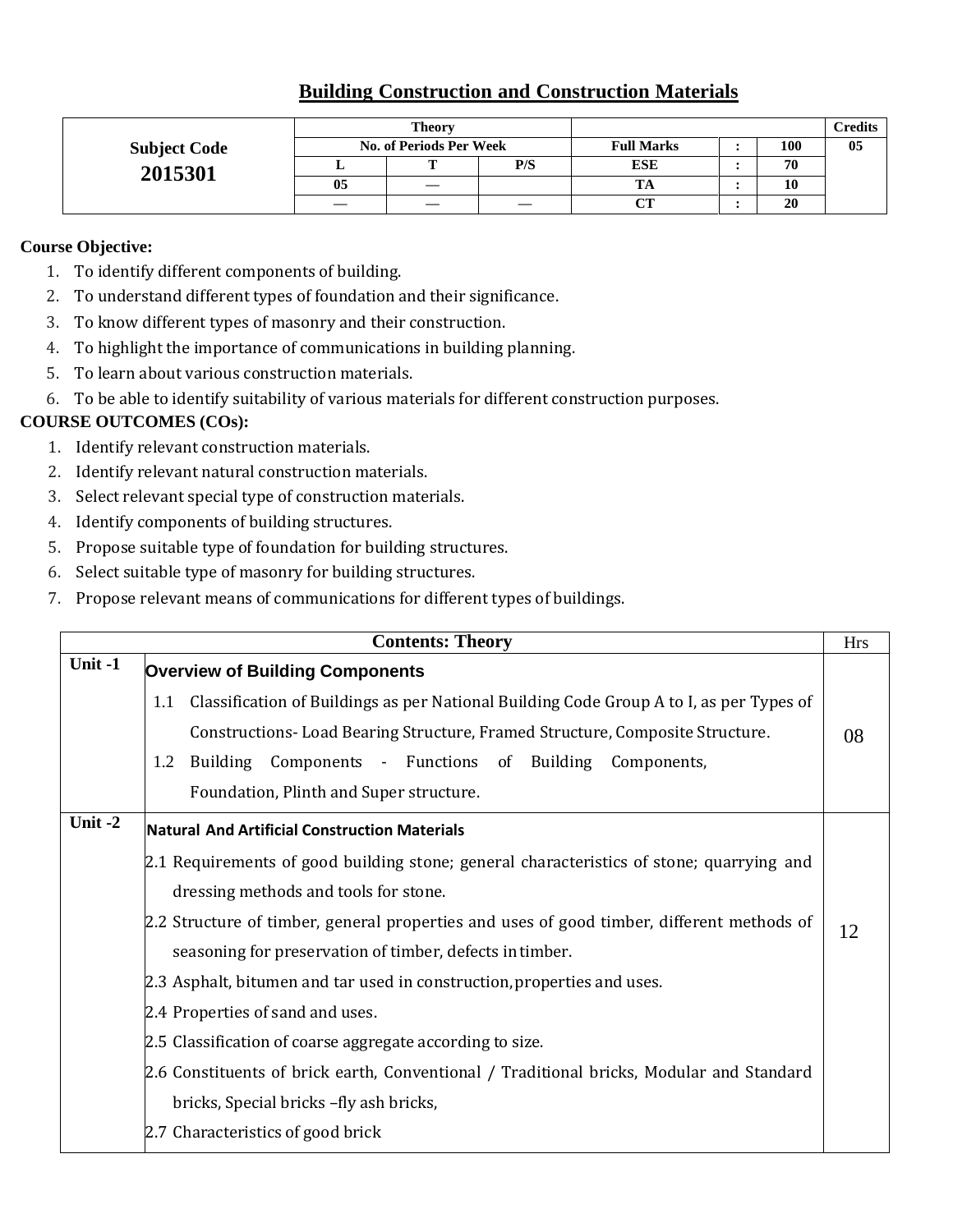| Unit $-3$ | <b>Special and Processed Construction Materials</b>                                                |    |  |  |  |
|-----------|----------------------------------------------------------------------------------------------------|----|--|--|--|
|           | 3.1<br>Types of material and suitability in construction works of following materials:             |    |  |  |  |
|           | Water proofing, Termite proofing; Thermal and sound insulating materials.                          | 04 |  |  |  |
|           | Paints- whitewash, cement paint, Distempers, Oil Paints and Varnishes.<br>3.2                      |    |  |  |  |
| Unit $-4$ | <b>Construction of Substructure and Superstructure</b>                                             |    |  |  |  |
|           | 4.1 Job Layout: Site Clearance, Layout for Load Bearing Structure and Framed Structure             |    |  |  |  |
|           | by Center Line and Face Line Method, Precautions.                                                  |    |  |  |  |
|           | 4.2. Foundation: Functions of foundation, Types of foundation - Shallow Foundation,                |    |  |  |  |
|           | Stepped Footing, Wall Footing, Column Footing, Isolated and Combined Column                        |    |  |  |  |
|           | Footing, Raft Foundation.                                                                          |    |  |  |  |
|           | 4.3. Stone Masonry: Terms used in stone masonry-facing, backing, hearting, through                 | 10 |  |  |  |
|           | stone, corner stone, cornice. Types of stone masonry: Rubble masonry, Ashlar                       |    |  |  |  |
|           | Masonry and their types.                                                                           |    |  |  |  |
|           | 4.4. Brick masonry: Terms used in brick masonry, header, stretcher, closer, quoins,                |    |  |  |  |
|           | course, face, back, hearting, bat bond, joints, lap, frog. Bonds in brick masonry-                 |    |  |  |  |
|           | header bond, stretcher bond, English bond and Flemish bond.                                        |    |  |  |  |
|           | 4.5. Scaffolding and Shoring: Purpose, Types of Scaffolding, Process of Erection and               |    |  |  |  |
|           | Dismantling. Purpose and Types of Shoring, Underpinning.                                           |    |  |  |  |
| Unit-5    | 5.1 Building Communication and Ventilation                                                         |    |  |  |  |
|           | Doors -Components of Doors, Full Paneled Doors, Partly Paneled and Glazed Doors, Flush             |    |  |  |  |
|           | Doors, Collapsible Doors, Rolling Shutters, Revolving Doors, Glazed Doors. Sizes of Door           |    |  |  |  |
|           | recommended by BIS.                                                                                |    |  |  |  |
|           | 5.2 Windows: Component of windows, Types of Windows - Full Paneled, Partly Paneled and             |    |  |  |  |
|           | Glazed, wooden, Steel, Aluminum windows, Sliding Windows, Louvered Window, Bay                     |    |  |  |  |
|           | window, Sizes of Windows recommended by BIS. Ventilators.                                          |    |  |  |  |
|           | <b>5.3Vertical Communication:</b>                                                                  |    |  |  |  |
|           | Means of Vertical Communication- Stair Case, Ramps, Lift, Elevators and Escalators. Terms          |    |  |  |  |
|           | used in staircase-steps, tread, riser, nosing, soffit, waist slab, balustrade, scotia, hand rails, | 14 |  |  |  |
|           | newel post, landing, headroom, winder. Types of staircases (On the basis of shape): Straight,      |    |  |  |  |
|           | dog-legged, open well, Spiral, quarter turn, bifurcated, three quarter turn and Half turn,         |    |  |  |  |
|           | 5.4 Wall Finishes:                                                                                 |    |  |  |  |
|           | Plastering – Necessity of Plastering, Procedure of Plastering, Single Coat Plaster, Double Coat    |    |  |  |  |
|           | Plaster, Rough finish. Precautions to be taken in plastering, defects in plastering. Pointing –    |    |  |  |  |
|           | Necessity, Types of pointing and procedure of Pointing, Painting.                                  |    |  |  |  |
|           |                                                                                                    |    |  |  |  |
|           | Total                                                                                              | 48 |  |  |  |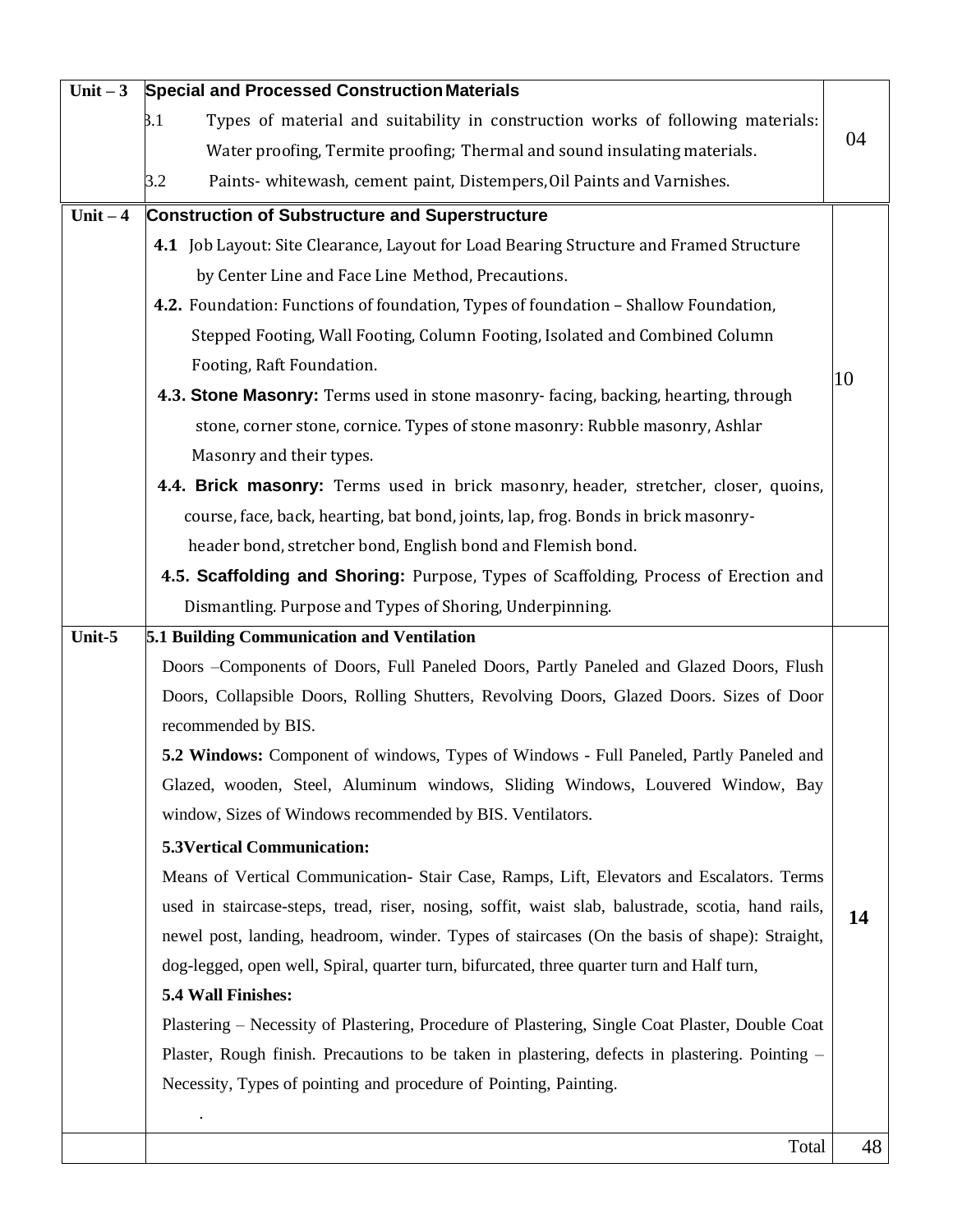- 1) Ghose, D. N., Construction Materials, Tata McGraw Hill, New Delhi.
- 2)S.K. Sharma, Civil Engineering Construction Materials, Khanna Publishing House, Delhi
- 3)Varghese, P.C., Building Materials, PHI learning, New Delhi.
- 4)Rang Wala, S.C., Engineering Materials, Charoter publishing, House, Anand.
- 5)Somayaji, Shan, Civil Engineering Materials, Pearson education, New Delhi.
- 6)Rajput, R.K, Engineering Materials, S. Chand and Co., New Delhi.
- 7)Sood H., Laboratory Manual on Testing of Engineering Materials, New Age Publishers, New Delhi.
- 8)Sharma C. P., Engineering Materials, PHI Learning, New Delhi.
- 9) Duggal, S. K, Building Materials, New International, New Delhi
- 10) S. P. Arora and Bindra., Building Construction, Dhanpat Rai Publication, Delhi.
- 11) Sushil Kumar., Building Construction, Standard Publication.
- 12) Ranga Wala, S. C., Building Construction, publishing, House, Anand.
- 13) Punmia B. C., and Jain A. K., Building Construction.
- 14) Sharma S. K., Building Construction, S. Chand and Co. Pvt. Ltd., New Delhi.
- 15) Janardan Jha, Building Construction, Khanna Publication.

| 16 Building Construction                            | <b>SNP</b> Srivastava | <b>FPH</b> |
|-----------------------------------------------------|-----------------------|------------|
| 17 Adhunik Bhawan Nirman                            | <b>SNP</b> Srivastava | <b>FPH</b> |
| 18 Building Construction and Construction Materials | SNP Srivastava        | <b>FPH</b> |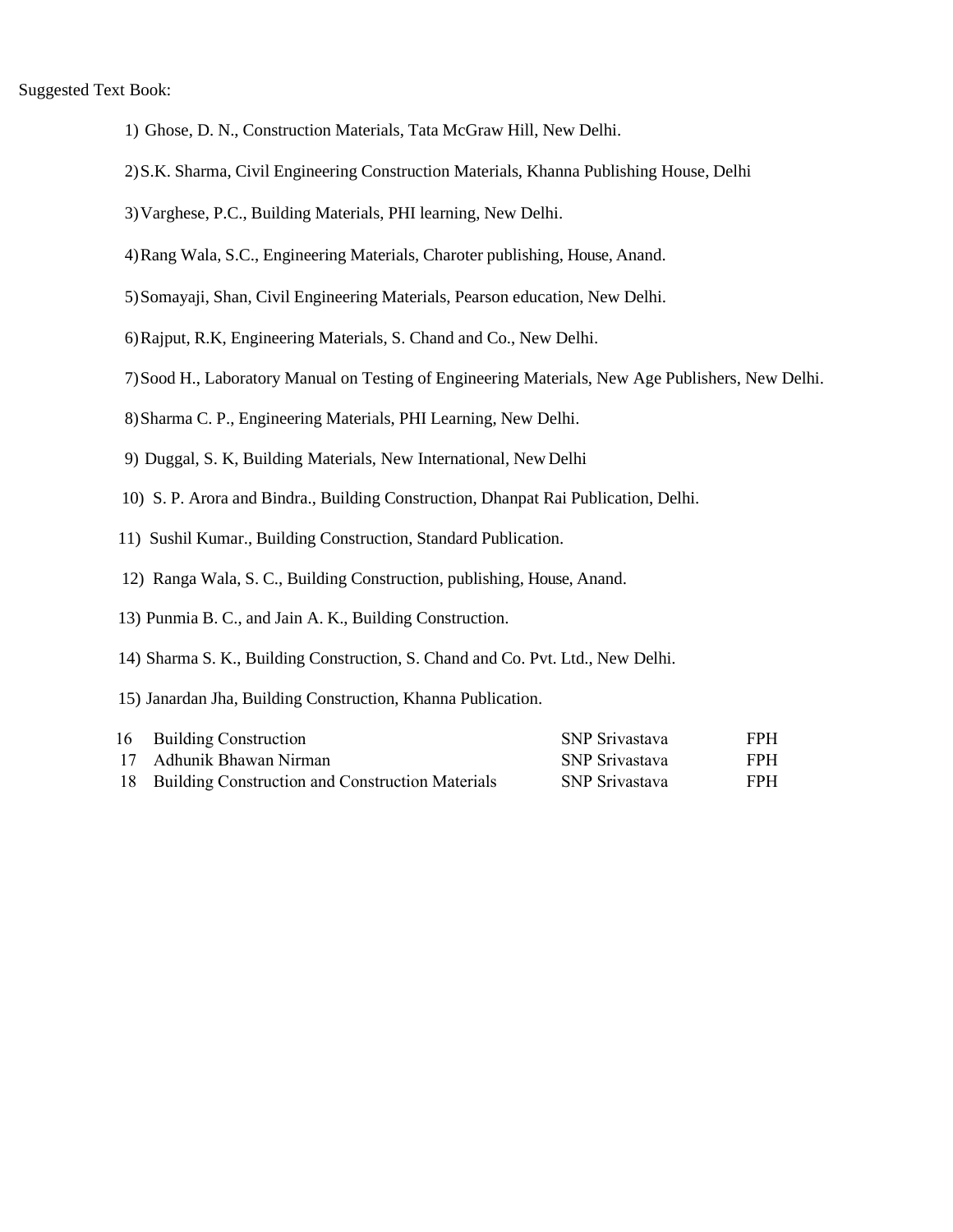# **BASIC SURVEYING**

| <b>Subject Code</b> |                                | Theory |     |                      |     | Credits |
|---------------------|--------------------------------|--------|-----|----------------------|-----|---------|
| 2015302             | <b>No. of Periods Per Week</b> |        |     | <b>Full Marks</b>    | 100 | 03      |
|                     |                                |        | P/S | <b>ESE</b>           | 70  |         |
|                     | 04                             |        |     | $\mathbf{m}$ .<br>ıА | 10  |         |
|                     |                                |        |     | $\alpha$ tr          | 20  |         |

#### **Course Objective:**

- 1. To understand types of surveying works required.
- 2. To know the types of method and equipment's to be used for different surveys.
- **3.** To know the use and operational details of various surveying equipment's**.**

- 1. Select the type of survey required for given situation.
- 2. Compute area of open field using chain, tape and cross staff.
- 3. Conduct traversing in the field using chain and compass.
- 4. Use levelling instruments to determine reduced level for preparation of contour maps
- 5. Use digital planimeter to calculate the areas

|        | <b>Contents: Theory</b>                                                                  | <b>Hrs</b> |  |  |  |  |  |
|--------|------------------------------------------------------------------------------------------|------------|--|--|--|--|--|
| Unit-1 | Overview and classification of survey                                                    |            |  |  |  |  |  |
|        | 1.1 Survey- Purpose and Use.                                                             | 04         |  |  |  |  |  |
|        | 1.2 Types of surveying- Primary and Secondary, Classification: Plane,                    |            |  |  |  |  |  |
|        | Geodetic, Cadastral, Hydrographic and Aerial.                                            |            |  |  |  |  |  |
|        | <b>1.3 Principles of Surveying</b>                                                       |            |  |  |  |  |  |
|        | <b>1.4</b> Scales: Engineer's scale, Representative Fraction (RF) and diagonal scale.    |            |  |  |  |  |  |
| Unit-2 | <b>Chain survey</b>                                                                      |            |  |  |  |  |  |
|        | Instruments used in chain survey: Metric Chain, Tapes, Arrow, ranging rod, Line<br>2.1   |            |  |  |  |  |  |
|        | ranger, Offset rod, Open cross staff, Optical square.                                    |            |  |  |  |  |  |
|        | Chain survey Station, Baseline, Check line, Tie line, Offset, Tie station.<br>2.2        |            |  |  |  |  |  |
|        | 2.3<br>Ranging-Direct and Indirect Ranging, Methods of Chaining, obstacles in chaining.  | 12         |  |  |  |  |  |
|        | Errors in length: Instrumental error, personal error, error due to natural cause,<br>2.4 |            |  |  |  |  |  |
|        | random error, Principles of triangulation.                                               |            |  |  |  |  |  |
|        | Types of offsets: Perpendicular and Oblique, Conventional Signs, Recording of<br>2.5     |            |  |  |  |  |  |
|        | measurements in a field book.                                                            |            |  |  |  |  |  |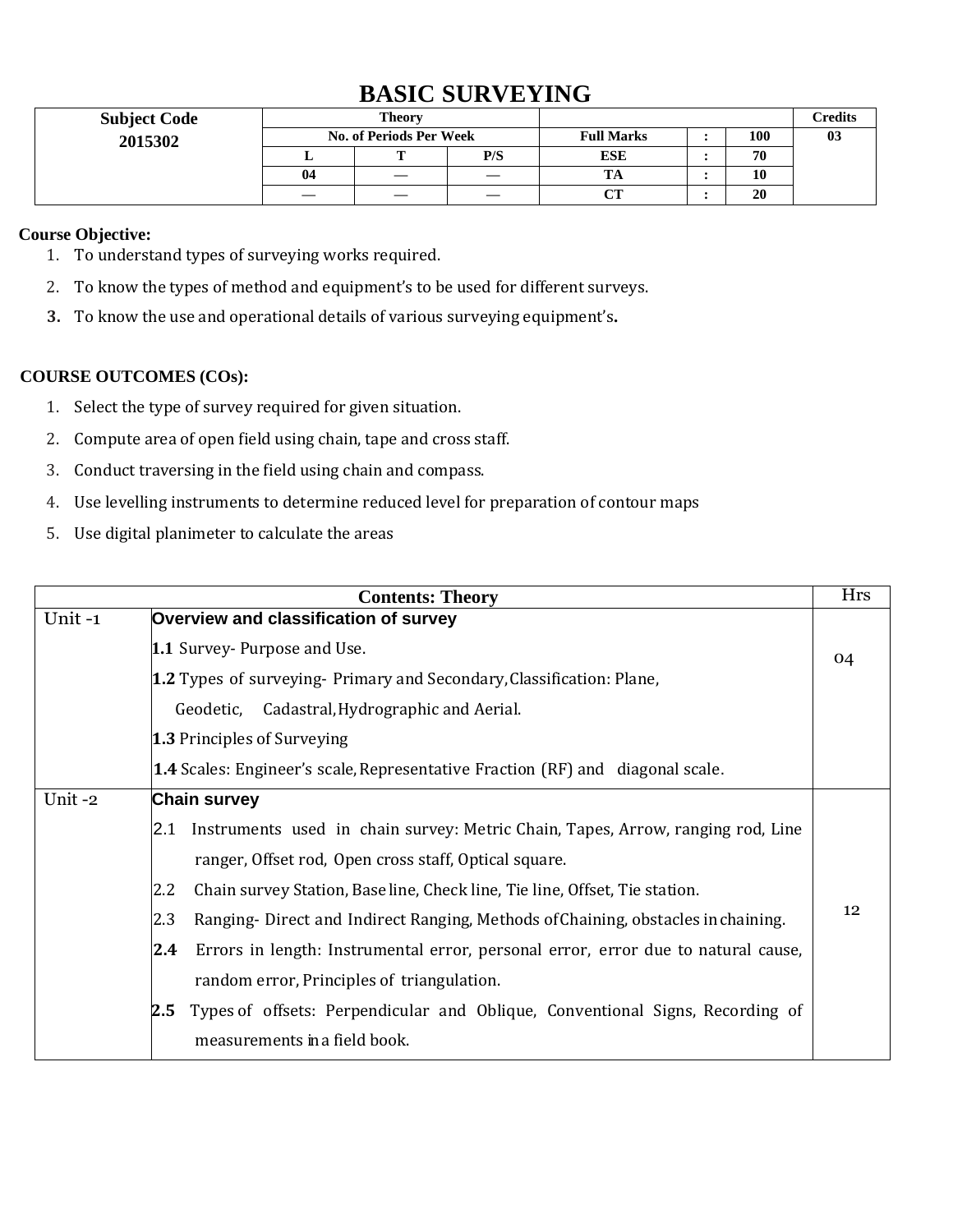| Unit $-3$  | <b>Compass traverse survey</b>                                                                  |    |
|------------|-------------------------------------------------------------------------------------------------|----|
|            | 3.1 Compass Traversing-open, closed.                                                            |    |
|            | 3.2 Technical Terms: Geographic/True, Magnetic Meridians and Bearings, Whole Circle             |    |
|            | Bearing system and Reduced Bearing system and examples on conversion of given                   |    |
|            | bearing to another bearing (from one form to another), Fore Bearing and Back                    |    |
|            | Bearing, Calculation of internal and external angles from bearings at a station, Dip            |    |
|            | of Magnetic needle, Magnetic Declination.                                                       | 12 |
|            | 3.3 Components of Prismatic Compass and their Functions, Methods of using Prismatic             |    |
|            | Compass-Temporary adjustments and observing bearings.                                           |    |
|            | 3.4 Local attraction, Methods of correction of observed bearings - Correction at station        |    |
|            | and correction to included angles                                                               |    |
|            | 3.5 Methods of plotting a traverse and closing error, Graphical adjustment of closing           |    |
|            | error.                                                                                          |    |
| $Unit - 4$ | <b>Levelling and contouring</b>                                                                 |    |
|            | 4.1 Basic terminologies: Level surfaces, Horizontal and vertical surfaces, Datum, Bench         |    |
|            | Marks, Permanent, Arbitrary and Temporary, Reduced Level, Rise, Fall, Line of                   |    |
|            | collimation, Station, Back sight, Fore sight, Intermediate sight, Change point, Height of       |    |
|            | instruments.                                                                                    |    |
|            | Types of levels: Dumpy, Tilting and Auto level, Temporary adjustments of Level.<br>4.2          |    |
|            | 4.3 Types of Levelling Staff: Self-reading staff and Target staff, Reduction of level by Height |    |
|            | of Instrument Method and Rise and Fall Method.                                                  |    |
|            | 4.4 Levelling Types: Simple, Differential, Fly, Profile and Reciprocal Levelling.               | 16 |
|            | 4.5 Contour, contour intervals, horizontal equivalent, Uses of contour maps, Characteristics    |    |
|            | of contours, Methods of Contouring- Direct and indirect.                                        |    |
| Unit $-5$  | <b>Measurement of Area and Volume</b>                                                           |    |
|            | 5.1 Components and use of Digital planimeter.                                                   |    |
|            | 5.2 Measurement of area using digital planimeter.                                               | 04 |
|            | 5.3 Measurement of volume of reservoir from contour map.                                        |    |
|            | <b>TOTAL-</b>                                                                                   | 48 |
|            |                                                                                                 |    |

Suggested Text Book/ **Reference Book:**

- *1.* Punmia, B.C; Jain, Ashok Kumar; Jain, Arun Kumar, Surveying I, Laxmi Publications, New Delhi.
- *2.* Basak, N. N., Surveying and Levelling, McGraw Hill Education, New Delhi.
- *3.* Kanetkar, T. P.; Kulkarni, S. V., Surveying and Levelling volume I, Pune Vidyarthi Gruh Prakashan.
- *4.* Duggal, S. K., Survey I, McGraw Hill Education, New Delhi.
- *5.* Saikia, M D.; Das. B.M.; Das. M.M., Surveying, PHI Learning, New Delhi.
- *6.* Subramanian, R., Fundamentals of Surveying and Levelling, Oxford University Press. New Delhi.

|    | Text Book of Surveying and Measurement | Vinod Kumar    | <b>FPH</b> |
|----|----------------------------------------|----------------|------------|
| 8. | Surveying                              | Sweta Kumari   | <b>FPH</b> |
|    | Basic Surveying                        | Gopal krishnan | <b>FPH</b> |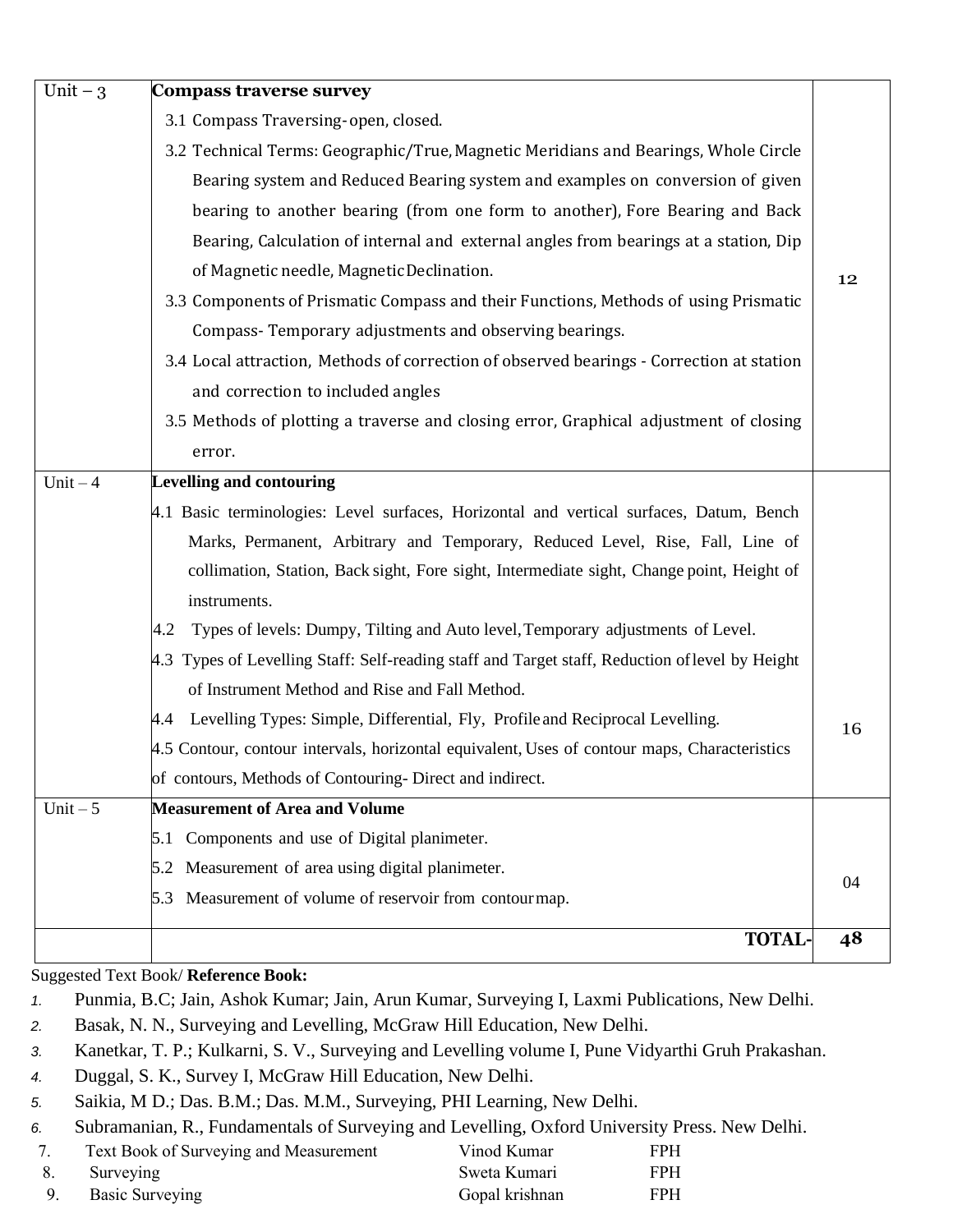# **Mechanics of Materials**

|                     |    | <b>Theory</b>                  |     |                   | <b>Credits</b> |    |
|---------------------|----|--------------------------------|-----|-------------------|----------------|----|
| <b>Subject Code</b> |    | <b>No. of Periods Per Week</b> |     | <b>Full Marks</b> | 100            |    |
| 2015303             |    |                                | P/S | <b>ESE</b>        | 70             | 03 |
|                     | 04 |                                |     |                   | 10             |    |
|                     |    |                                |     | CТ                | 20             |    |

#### **Course Objective:**

- 1. To learn properties of area and structural material properties.
- 2. To understand the concept of stress and strain.
- 3. To calculate shear force, bending moment for different shapes of structural elements and corresponding stresses.
- 4. To understand the concept of buckling loads for short and long columns.

- 1. Articulate practical applications of moment of inertia of symmetrical and unsymmetrical structural sections.
- 2. Analyze structural behavior of materials under various loading conditions.
- 3. Interpret shear force and bending moment diagrams for various types of beams and loading conditions.
- 4. Determine the bending and shear stresses in beams under different loading conditions.
- 5. Analyze the column for various loading and end conditions.

|        | <b>CONTENTS: THEORY</b>                                                                             | Hrs |
|--------|-----------------------------------------------------------------------------------------------------|-----|
| Unit-1 | <b>Moment of Inertia</b>                                                                            |     |
|        | 1.1 Moment of inertia (M.I.): Definition, M.I. of plane lamina, Radius of gyration, section         |     |
|        | modulus, Parallel and Perpendicular axes theorems (without derivations), M.I. of rectangle,         |     |
|        | square, circle, semi-circle, quarter circle and triangle section (without derivations).             | 10  |
|        | 1.2 M.I. of symmetrical and unsymmetrical I-section, Channel section, T-section, Angle section,     |     |
|        | Hollow sections and built-up sections about centroidal axes and any other reference axis.           |     |
|        | 1.3 Polar Moment of Inertia of solid circular sections.                                             |     |
| Unit-2 | <b>Simple stresses and strains</b>                                                                  |     |
|        | Definition of rigid, elastic and plastic bodies, deformation of elastic body under various<br>2.1   |     |
|        | forces, Definition of stress, strain, elasticity, Hook's law, Elastic limit, Modulus of             |     |
|        | elasticity.                                                                                         |     |
|        | Type of Stresses-Normal, Direct, Bending and Shear and nature of stresses i.e., Tensile and<br>2.2  |     |
|        | Compressive stresses.                                                                               | 10  |
|        | Standard stress strain curve for tor steel bar under tension, Yield stress, Proof stress,<br>2.3    |     |
|        | Ultimate stress, Strain at various critical points, Percentage elongation and Factor of safety.     |     |
|        | Deformation of body due to axial force, forces applied at intermediate sections, Maximum<br>2.4     |     |
|        | and minimum stress induced, Composite section under axial loading.                                  |     |
|        | Concept of temperature stresses and strain, Stress and strain developed due to tempera- true<br>2.5 |     |
|        | variation in homogeneous simple bar (no composite section)                                          |     |
|        | Longitudinal and lateral strain, Modulus of Rigidity, Poisson's ratio, Biaxial and tri-axial<br>2.6 |     |
|        | stresses, volumetric strain, change in volume, Bulk modulus (Introduction only). Relation           |     |
|        | between modulus of elasticity, modulus of rigidity and bulk modulus (without derivation).           |     |
|        |                                                                                                     |     |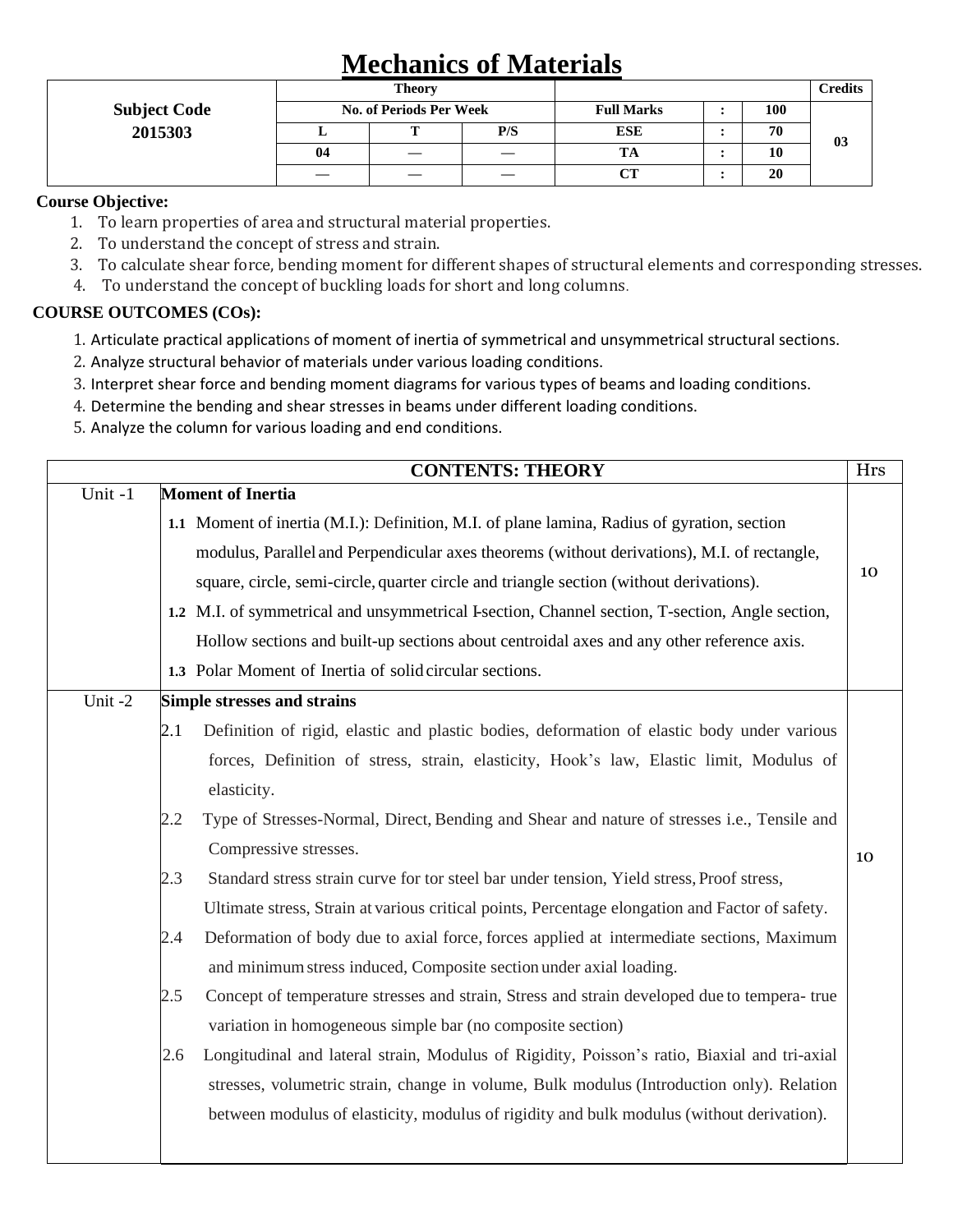| Unit-3 | <b>Shear force and Bending moment</b>                                                                |    |
|--------|------------------------------------------------------------------------------------------------------|----|
|        | 3.1 Types of supports, beams and loads                                                               |    |
|        | 3.2 Concept and definition of shear force and bending<br>moment,<br>Relation between load,           |    |
|        | shear force and bending moment (without derivation).                                                 | 10 |
|        | Shear force and bending moment diagram for cantilever and simply supported<br>3.3<br>beams           |    |
|        | subjected to point loads, uniformly distributed loads and couple (combination of any two             |    |
|        | types of loading), point of contraflexure.                                                           |    |
| Unit-4 | <b>Bending and Shear stresses in beams</b>                                                           |    |
|        | 4.1 Concept and theory of pure bending, assumptions, flexural equation (without derivation),         |    |
|        | bending stresses and their nature, bending stress distribution diagram.                              |    |
|        | Concept of moment of resistance and simple numerical problems using flexural equation.<br>4.2        |    |
|        | 4.3<br>Shear stress equation (without derivation), relation between maximum and average shear        | 10 |
|        | stress for rectangular and circular section, shear stress distribution diagram.                      |    |
|        | Shear stress distribution for square, rectangular, circular, angle sections, channel section,<br>4.4 |    |
|        | I-section, T section. Simple numerical problems based on shear equation.                             |    |
| Unit-5 | <b>Columns</b>                                                                                       |    |
|        | Concept of compression member, short and long column, Effective length, Radius of<br>5.1             |    |
|        | gyration, Slenderness ratio, Types of end condition for columns, Buckling of axially                 | 08 |
|        | loaded columns.                                                                                      |    |
|        | Euler's theory, assumptions made in Euler's theory and its limitations, Application of<br>5.2        |    |
|        | Euler's equation to calculate buckling load.                                                         |    |
|        | 5.3 Rankine's formula and its application to calculate crippling load.                               |    |
|        | 5.4 Concept of working load/safe load, design load and factor of safety.                             |    |
|        | <b>TOTAL</b>                                                                                         | 48 |

#### **Suggested Text Book/ Reference Book:**

- 1. Bedi D.S. Strength of Materials, Khanna Publishing House, Delhi, Ed. 2018
- 2. Timoshenko, S., Strength of Materials, Vol. I, CBS, New Delhi.
- 3. Khurmi, R.S., Strength of Materials, S Chand and Co. Ltd. New Delhi.
- 4. Ramamrutham, S, Strength of Materials, Dhanpat Rai and sons, New Delhi.
- 5. Punmia B C, Strength of Materials, Laxmi Publications (p) Ltd. New Delhi.
- 6. Rattan S.S., Strength of Materials, McGraw Hill Education; New Delhi.
- 7. Bansal R K, Strength of Materials, Laxmi Publications.
- 8. Subramaniam R, Strength of Materials, Oxford University Press.
- 9. Mechanics of Structure Roshan Sinha FPH 10. Mechanics of Materials **A.K.Ghosh** FPH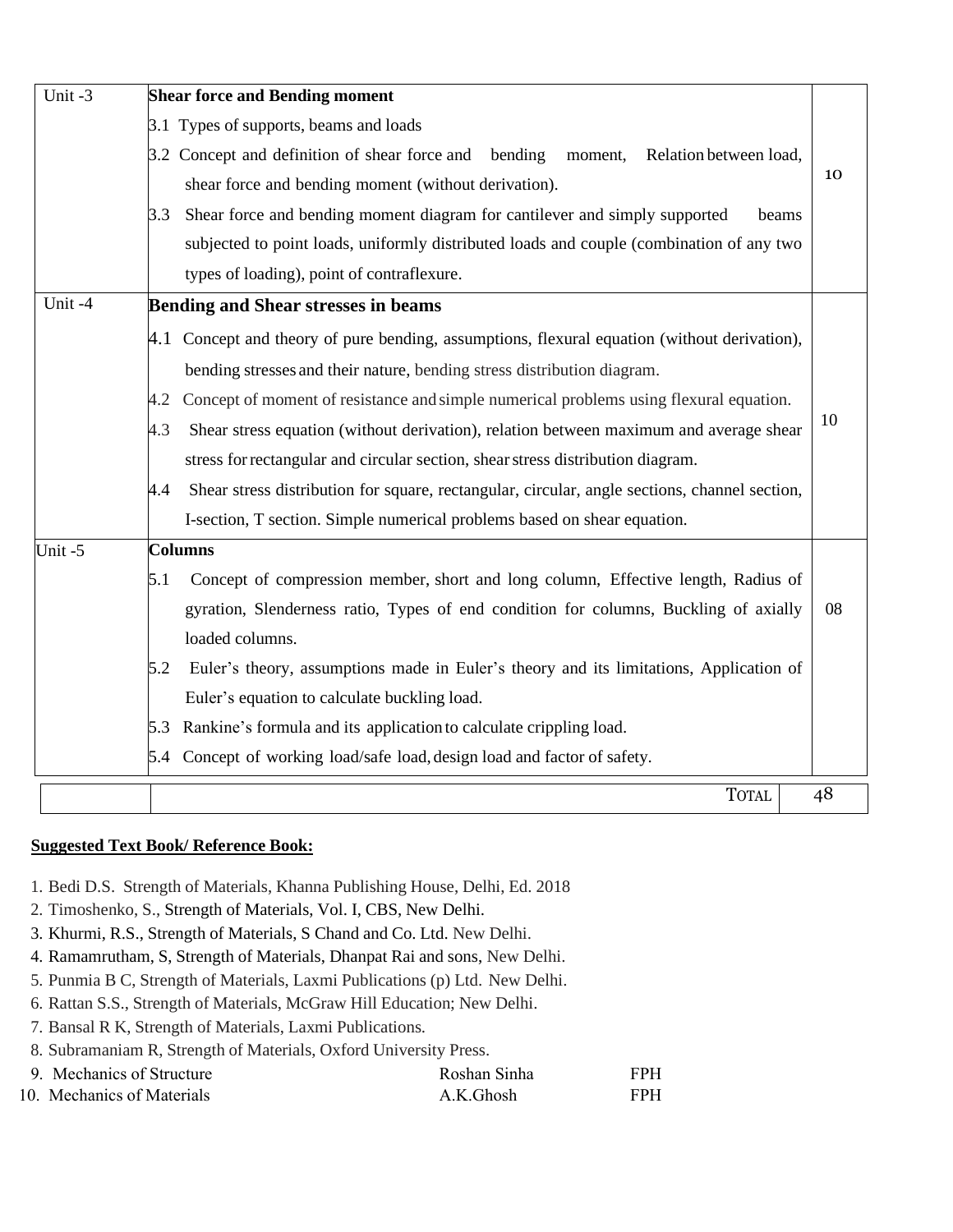# **CONCRETE TECHNOLOGY**

|                     |                | <b>Theory</b>                  |     |                   |     | <b>Predits</b> |
|---------------------|----------------|--------------------------------|-----|-------------------|-----|----------------|
| <b>Subject Code</b> |                | <b>No. of Periods Per Week</b> |     | <b>Full Marks</b> | 100 | 03             |
| 2015304             |                | m                              | P/S | <b>ESE</b>        | 70  |                |
|                     | 0 <sup>3</sup> |                                |     | ľА                | 10  |                |
|                     |                |                                |     | $\alpha$ tt       | 20  |                |

#### **Course Objective:**

- 1. To know properties of cement and aggregate used in concrete.
- 2. To understand different characteristics of concrete.
- 3. To learn about role of admixtures in concrete.

- 1. Use different types of cement and aggregates in concrete
- 2. Prepare concrete of desired compressive strength.
- 3. Prepare concrete of required specification.
- 4. Maintain quality of concrete under different conditions.
- 5. Apply relevant admixtures for concreting

| <b>CONTENTS: THEORY</b> |                                                                                         |    |  |
|-------------------------|-----------------------------------------------------------------------------------------|----|--|
| Unit-1                  | <b>Cement</b>                                                                           |    |  |
|                         | 1.1 Physical Properties of OPC- fineness, standard consistency, setting time,           |    |  |
|                         | compressive strength & soundness.                                                       |    |  |
|                         | 1.2 Testing of cement - fineness test, consistency test, setting time test, compressive |    |  |
|                         | strength test & soundness test, Storage of Cement and its effects on the                | 06 |  |
|                         | properties of cement.                                                                   |    |  |
|                         | 1.3 Types of Cements and their properties as per IS Specifications and their field      |    |  |
|                         | applications- Ordinary Portland Cement (33, 43 and 53 grades), Portland                 |    |  |
|                         | Pozzolana Cement, Rapid Hardening Cement, Low Heat Cement, High Alumina                 |    |  |
|                         | Cement, Sulphate Resisting Cement, White Cement.                                        |    |  |
|                         |                                                                                         |    |  |
| Unit-2                  | <b>Aggregates</b>                                                                       |    |  |
|                         | 2.1 Aggregates: Source, Requirements of good aggregate, Classification according        |    |  |
|                         | to size and shape.                                                                      |    |  |
|                         | 2.2 Fine aggregates: Properties, size, specific gravity, bulk density, water            |    |  |
|                         | absorption and bulking, fineness modulus and grading zone of sand,                      | 08 |  |
|                         | 2.3 Coarse aggregates: Properties, size, shape, surface texture, water absorption,      |    |  |
|                         | soundness, specific gravity and bulk density, fineness modulus of coarse                |    |  |
|                         | aggregate, grading of coarse aggregates, crushing value, impact value and               |    |  |
|                         | abrasion value of coarse aggregates with specifications.                                |    |  |
|                         |                                                                                         |    |  |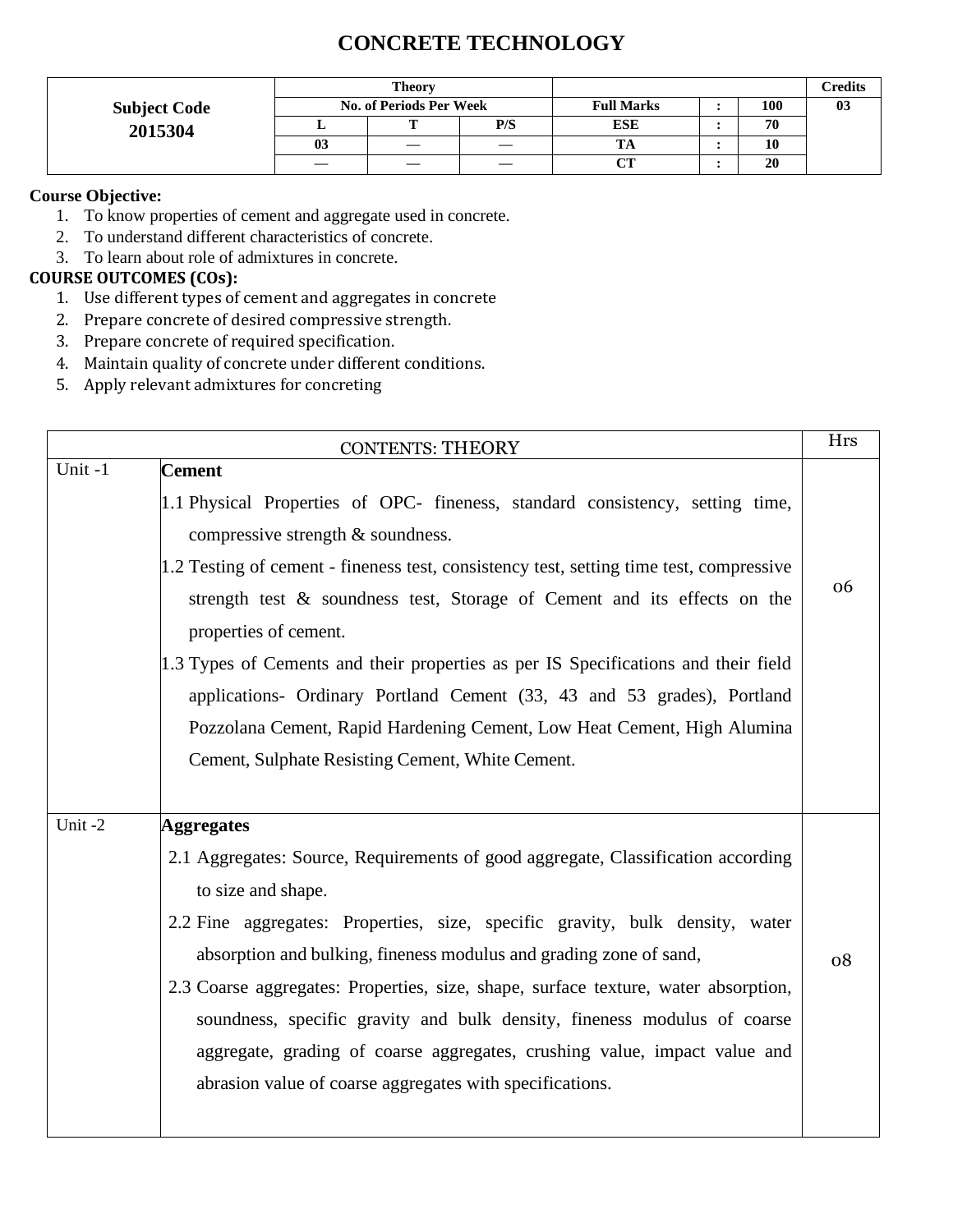| Unit $-3$  | <b>Concrete</b><br>3.1 Definition of concrete, different grades of concrete (ordinary concrete,                                          |    |
|------------|------------------------------------------------------------------------------------------------------------------------------------------|----|
|            | standard concrete $\&$ high strength concrete as per provisions of IS 456-2000),                                                         |    |
|            | minimum grade of concrete for different exposure conditions, minimum grade                                                               |    |
|            | of concrete for R.C.C., water retaining structure $\&$ in sea water construction,                                                        |    |
|            | durability of concrete.                                                                                                                  | 10 |
|            | 3.2 Water Cement ratio, Duff Abraham water cement (w/c) ratio law, significance                                                          |    |
|            | of w/c ratio, selection of w/c ratio for different grades, maximum w/c ratio for                                                         |    |
|            | different grades of concrete for different exposure conditions as per IS 456.                                                            |    |
|            | 3.3 Properties of fresh concrete: - Workability, Factors affecting workability of concrete,                                              |    |
|            | Determination of workability of concrete by slump cone, compaction factor,                                                               |    |
|            | Vee-Bee Consistometer. Value of workability requirement for different types of                                                           |    |
|            | concrete works. Segregation, bleeding and preventive measures.                                                                           |    |
|            | 3.4 Properties of hardened concrete: - Compressive strength, durability, impermeability.                                                 |    |
| $Unit - 4$ | <b>Concrete mix design and testing of Concrete</b>                                                                                       |    |
|            | 4.1 Concrete mix design, objectives, methods of mix design, study of mix design                                                          |    |
|            | procedure by IS method as per IS 10262, (only procedural steps).                                                                         |    |
|            | 4.2 Testing of hardened concrete: Significance of testing, determination of compressive                                                  |    |
|            | strength of concrete cubes at different ages, interpretation $\&$ co relation of test results.                                           |    |
|            | 4.3 Non- Destructive Tests of concrete: Importance of NDT, Methods of NDT - Rebound                                                      | 10 |
|            | hammer test, Ultrasonic pulse velocity test, working principle of rebound hammer and                                                     |    |
|            | factor affecting the rebound index.                                                                                                      |    |
| Unit-5     | <b>Quality control of concrete</b>                                                                                                       |    |
|            | 5.1 Concreting Operations: Batching, Mixing, Transportation, Placing, Compaction, Curing                                                 |    |
|            | and finishing of concrete.                                                                                                               |    |
|            | Forms for concreting: Different types of form works for beams, slabs, columns,<br>5.2                                                    | 06 |
|            | materials used for form work, requirement of good form work. Stripping time for                                                          |    |
|            | removal of form works per IS 456                                                                                                         |    |
|            | Waterproofing: Importance and need of waterproofing, methods of waterproofing and<br>5.3                                                 |    |
|            | materials used for waterproofing.                                                                                                        |    |
|            | Joints in concrete construction: Types of joints, methods for joining old and new<br>5.4<br>concrete, materials used for filling joints. |    |
|            |                                                                                                                                          |    |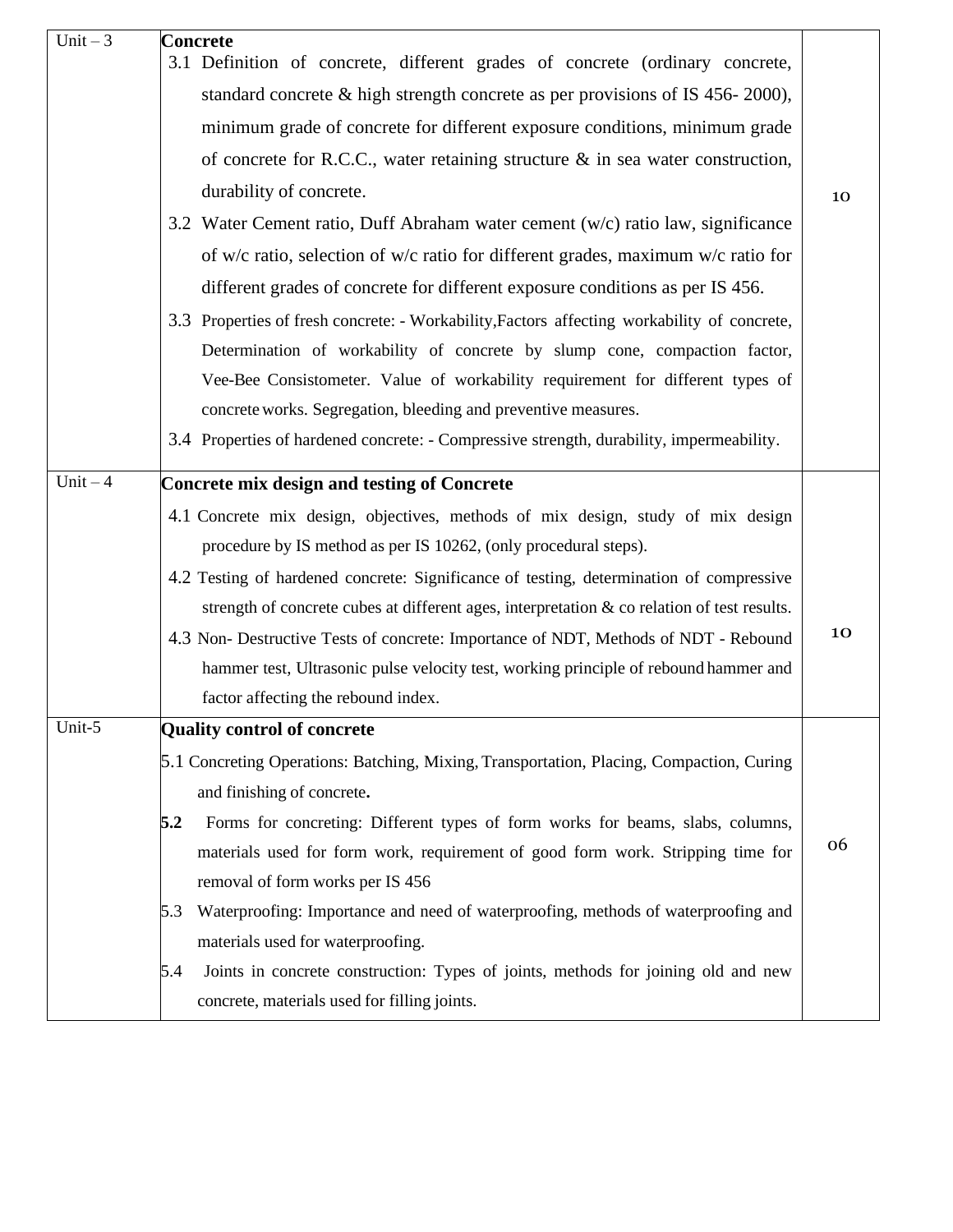| Unit-6 |     | <b>Chemical Admixture, Special concrete and Extreme weather concreting</b>            |    |
|--------|-----|---------------------------------------------------------------------------------------|----|
|        |     | Admixtures in concrete: Purpose, properties and application of different types of     |    |
|        |     | admixtures such as accelerating admixtures, retarding admixtures, water reducing      |    |
|        |     | admixtures, air entraining admixtures and super plasticizers.                         |    |
|        | 6.2 | Special Concrete: Properties, advantages and limitation of following types of Special |    |
|        |     | concrete: Ready mix Concrete, Fiber Reinforced Concrete, High performance             | 08 |
|        |     | Concrete and light weight concrete.                                                   |    |
|        |     | Cold weather concreting: effect of cold weather on concrete, precautions to be taken  |    |
|        |     | while concreting in cold weather condition.                                           |    |
|        | 6.4 | Hot weather concreting: effect of hot weather on concrete, precautions to be taken    |    |
|        |     | while concreting in hot weather condition.                                            |    |
|        |     | Total                                                                                 | 48 |

#### Suggested Text Book/ **Reference Book:**

- 1. Gambhir, M.L., Concrete Technology, Tata McGraw Hill Publishing Co. Ltd., Delhi.
- 2. Shetty, M.S., Concrete Technology, S. Chand and Co. Pvt. Ltd., Ram Nagar, Delhi.
- 3. Santhakumar, A. R., Concrete Technology, Oxford University Press, New Delhi.
- 4. Neville, A. M. and Brooks, J.J., Concrete Technology, Pearson Education Pvt. Ltd.
- 5. Sood, H., Kulkarni P. D., Mittal L. N., Laboratory Manual in Concrete Technology, CBS Publishers, New Delhi.

| <b>Concrete Technology</b> | Gopal krishnan | <b>FPH</b> |
|----------------------------|----------------|------------|
| Concrete Technology        | S.S.Ahuja      | <b>FPH</b> |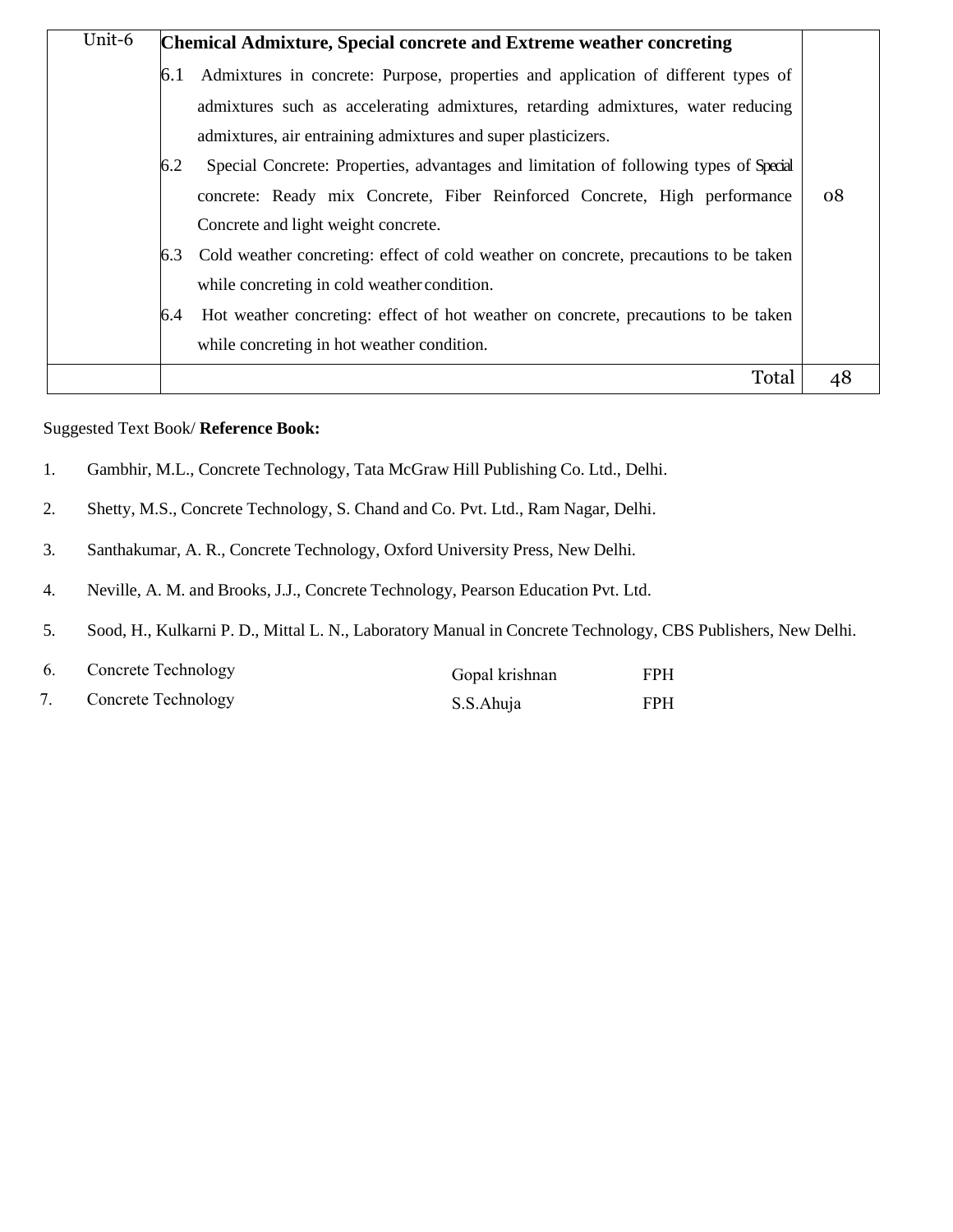# **GEO TECHNICAL ENGINEERING**

|                     |                         | Theory |     |                   |     | Credits |
|---------------------|-------------------------|--------|-----|-------------------|-----|---------|
| <b>Subject Code</b> | No. of Periods Per Week |        |     | <b>Full Marks</b> | 100 | 03      |
| 2015305             |                         |        | P/S | <b>ESE</b>        | 70  |         |
|                     | 0 <sup>3</sup>          |        |     |                   | 10  |         |
|                     |                         |        |     | $\alpha$          | 20  |         |

#### **Course Objective:**

- **1.** To Understand and determine physical and index properties of soil.
- **2.** To estimate permeability and shear strain of soil.
- **3.** To know the load bearing capacity of soil.

- 1. Analyze and classify soils.
- 2. Identify shear strength parameters for field conditions.
- 3. Understand the principles of compaction and its control.
- 4. Understand various stresses and their distribution in soil and other engineering properties of soil.

|        | <b>CONTENTS: THEORY</b>                                                                     | Hrs. |
|--------|---------------------------------------------------------------------------------------------|------|
| Unit-1 | <b>Overview of Geotechnical Engineering</b>                                                 |      |
|        | 1.1 Definition of soil.                                                                     |      |
|        | 1.2 Importance of soil in Civil Engineering as construction material.                       | 04   |
|        | 1.3 Field application of geotechnical engineering for foundation design, pavement design,   |      |
|        | design of earth retaining structures, design of earthen dams (brief ideas only).            |      |
| Unit-2 | <b>Physical and Index Properties of Soil</b>                                                |      |
|        | 2.1 Soil as a three phase system.                                                           |      |
|        | 2.2 Water content, Determination of water content by oven drying method as per IS           |      |
|        | code.                                                                                       |      |
|        | 2.3 Void ratio, porosity, degree of saturation and density index.                           |      |
|        | 2.4 Unit weight of soil mass - bulk unit weight, dry unit weight, unit weight of soil       |      |
|        | solids, saturated unit weight, submerged unit weight.                                       | 10   |
|        | 2.5 Determination of bulk unit weight and dry unit weight by core cutter method and         |      |
|        | sand replacement method as per IS code.                                                     |      |
|        | 2.6 Specific gravity, determination of specific gravity by pycnometer.                      |      |
|        | 2.7 Consistency of soil, Atterberg's limits of consistency: Liquid limit, plastic limit and |      |
|        | shrinkage limit, plasticity index.                                                          |      |
|        | 2.8 Determination of liquid limit, plastic limit and shrinkage limit as per IS code.        |      |
|        | 2.9 Particle size distribution, mechanical sieve analysis as per IS code, particle size     |      |
|        | distribution curve, effective diameter of soil, Uniformity coefficient and coefficient      |      |
|        | of curvature, well graded and uniformly graded soils.                                       |      |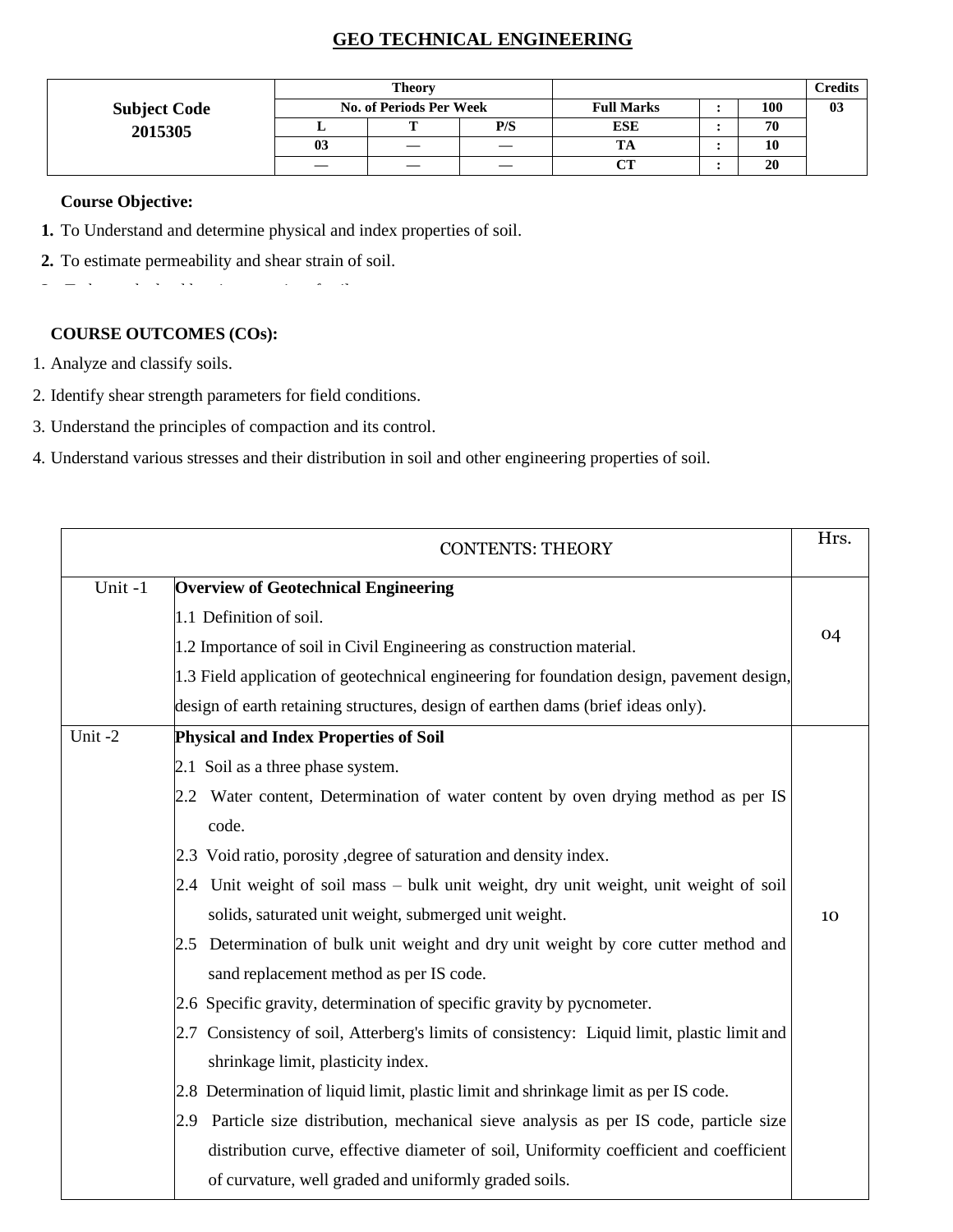| Unit $-3$  | <b>Permeability of Soil</b>                                                                 |    |
|------------|---------------------------------------------------------------------------------------------|----|
|            | Definition of permeability<br>3.1                                                           |    |
|            | Darcy's law of permeability, coefficient of permeability, typical values of<br>3.2          |    |
|            | coefficient of permeability for different soil.                                             | 10 |
|            | 3.3 Factors affecting permeability                                                          |    |
|            | Determination of coefficient of permeability by constant head and falling head<br>3.4       |    |
|            | permeability tests, simple problems to determine coefficient of permeability.               |    |
|            | Seepage through earthen structures, seepage velocity, seepage pressure, phreatic<br>3.5     |    |
|            | line, flow lines and equipotential lines.                                                   |    |
|            | Flow net, characteristics of flow net, application of flow net (no numerical<br>3.6         |    |
|            | problems).                                                                                  |    |
| $Unit - 4$ | <b>Shear strength of Soil</b>                                                               |    |
|            | 4.1 Shear failure of soil, field situation of shear failure                                 |    |
|            | 4.2 Concept of shear strength of soil.                                                      |    |
|            | Components of shearing resistance of soil-cohesion, internal friction.<br>4.3               | 10 |
|            | 4.4 Mohr-coulomb failure theory, Strength envelope, strength equation for purely.           |    |
|            | cohesive and cohesion less soils.                                                           |    |
|            | 4.5 Laboratory determination of shear strength of soil – Direct shear test, Unconfined      |    |
|            | compression test $\&$ vane shear test, plotting strength envelope, determining shear        |    |
|            | strength parameters of soil.                                                                |    |
| Unit $-5$  | <b>Bearing capacity of Soil</b>                                                             |    |
|            | 5.1 Concept of bearing capacity, ultimate bearing capacity, safe bearing capacity and       |    |
|            | allowable bearing pressure.                                                                 |    |
|            | 5.2 Terzaghi's analysis and assumptions.                                                    | 06 |
|            | 5.3 Effect of water table on bearing capacity.                                              |    |
|            | 5.4 Field methods for determination of bearing capacity – Plate load test and standard      |    |
|            | penetration test. Test procedures as Per IS:1888 & IS:2131.                                 |    |
|            | 5.5 Definition of active earth pressure and passive earth pressure, structures subjected to |    |
|            | earth pressure in the field.                                                                |    |
| Unit $-6$  | Compaction and stabilization of soil                                                        |    |
|            | 6.1 Concept of compaction, purpose of compaction, field situations where compaction is      |    |
|            | required.                                                                                   |    |
|            | 6.2 Standard proctor test – test procedure as per IS code, Compaction curve, optimum        | 08 |
|            | moisture content, maximum dry density, Zero air voids line.                                 |    |
|            | 6.3 Modified proctor test.                                                                  |    |
|            | 6.4 Factors affecting compaction.                                                           |    |
|            | 6.5 Field methods of compaction – rolling, ramming $&$ vibration.                           |    |
|            | 6.6 California bearing ratio, CBR test, significance of CBR value.                          |    |
|            | 6.7 Concept of soil stabilization, necessity of soil stabilization.                         |    |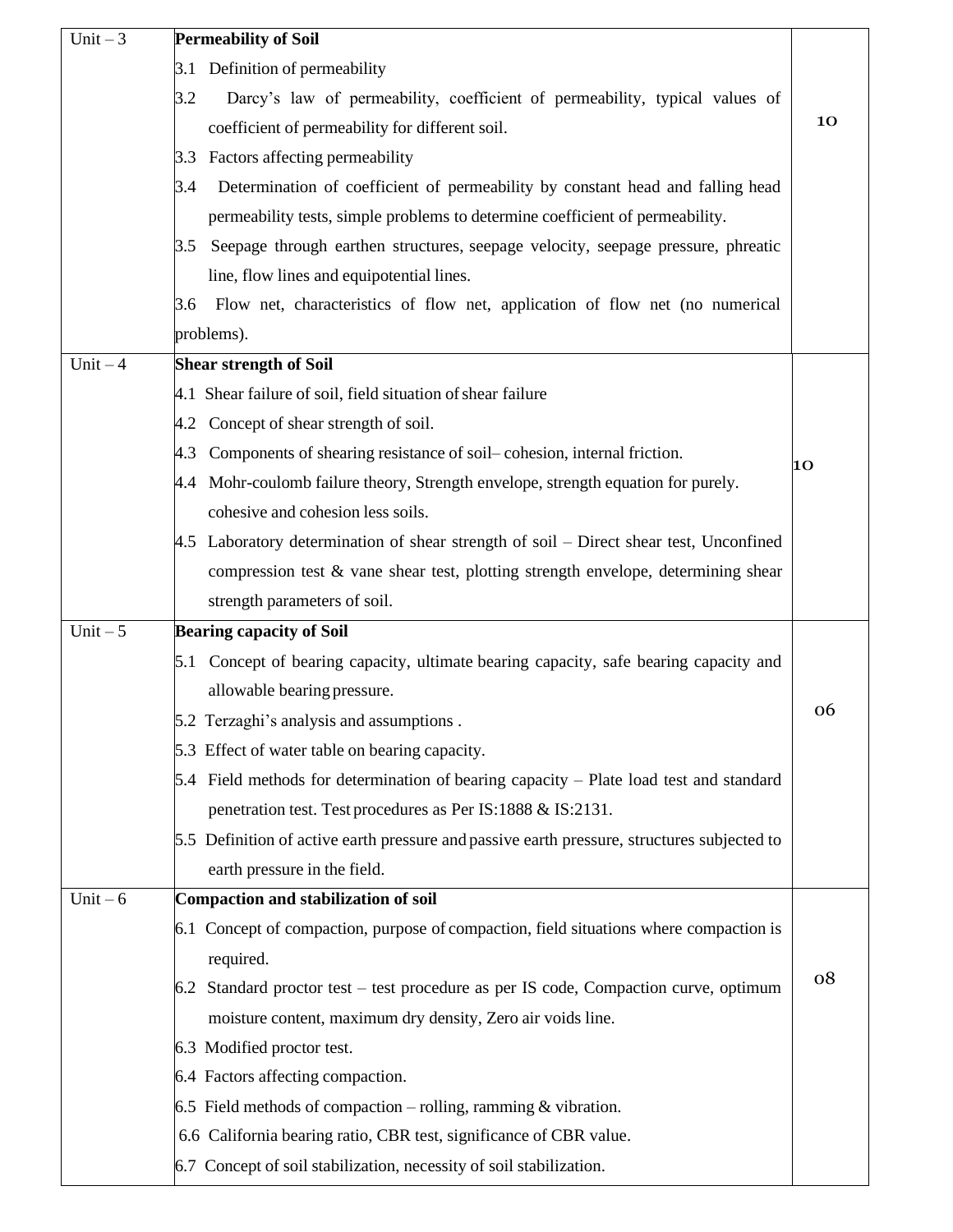| 6.8 | Different methods of soil stabilization – Mechanical soil stabilization, lime      |       |    |
|-----|------------------------------------------------------------------------------------|-------|----|
|     | stabilization, cement stabilization, bitumen stabilization, fly-ash stabilization. |       |    |
|     |                                                                                    | Total | 48 |

Suggested Text book / Reference book:

- 1. Punmia, B.C., Soil Mechanics and Foundation Engineering, Laxmi Publication, Delhi.
- 2. Murthy, V.N.S., A text book of soil mechanics and foundation Engineering, CBS Publishers.
- 3. Ramamurthy, T.N. & SitharamT.G, Geotechnical Engineering (Soil Mechanics), S Chand and Company LTD., New Delhi.
- 4. Raj, P. Purushothama, Soil Mechanics and Foundation Engineering, Pearson India, New Delhi.
- 5. Kasamalkar, B. J., Geotechnical Engineering, Pune Vidyarthi Griha Prakashan, Pune.
- 6. Arora K R, Soil Mechanics and Foundation Engineering, Standard Publisher.

| 7. Geo-Technical Engineering | Kuldep Singh | FPH. |
|------------------------------|--------------|------|
| 8. Geo-Technical Engineering | K.N. Prasad  | FPH. |
| 9. Geo-Technical Engineering | Ashok Jain   | FPH. |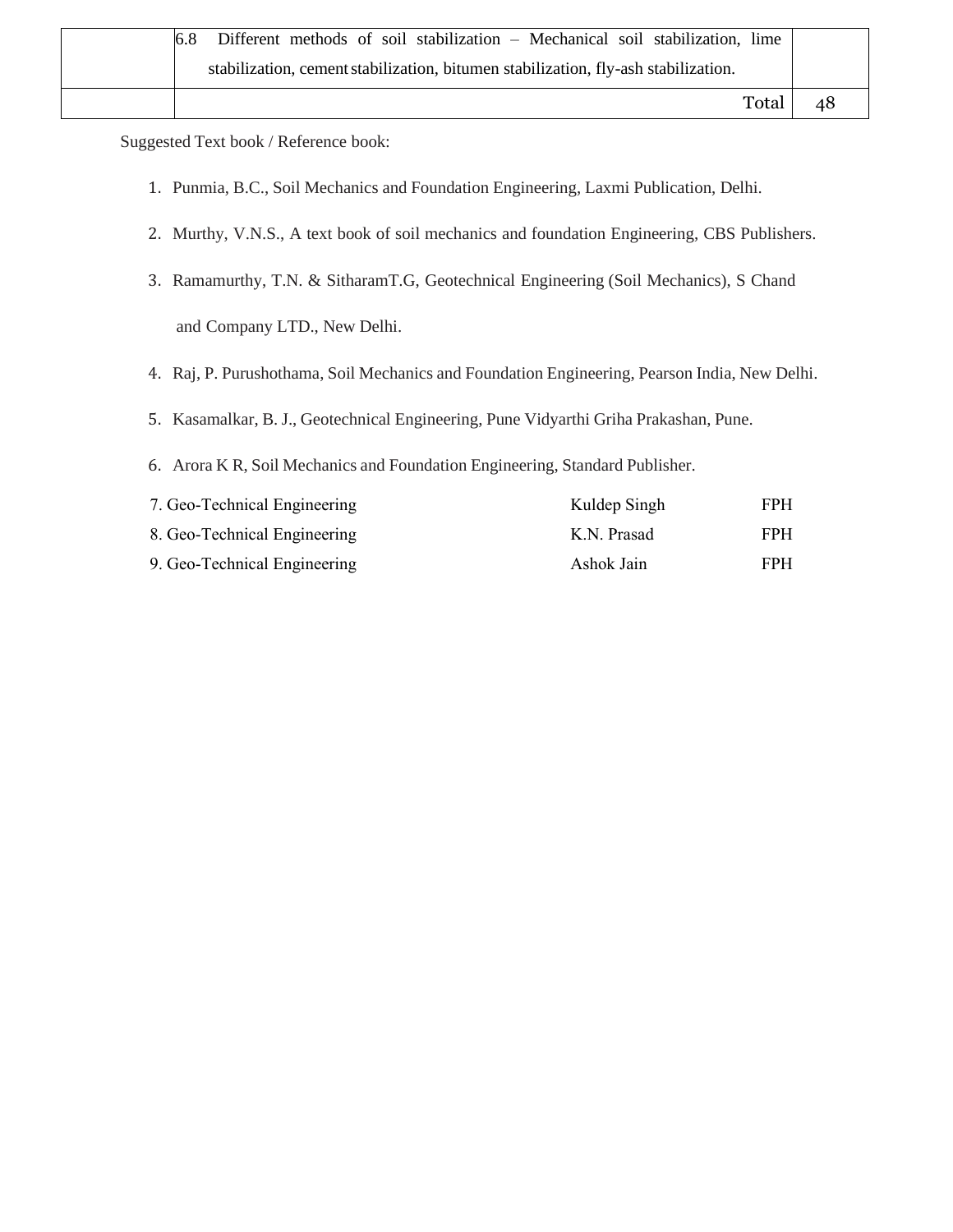# **BASIC SURVEYING LAB**

| <b>Subject Code</b> | <b>Practical</b>               |   |     |                   | Credits |    |
|---------------------|--------------------------------|---|-----|-------------------|---------|----|
| 2015306             | <b>No. of Periods Per Week</b> |   |     | <b>Full Marks</b> | 50      |    |
|                     |                                | m | P/S | <b>ESE</b>        | 50      |    |
|                     |                                |   | 02  | <b>Internal</b>   | 15      | 01 |
|                     |                                |   |     | <b>External</b>   | 35      |    |

#### **Course Objective:**

- 1. To understand types of surveying works required.
- 2. To know the type of method and equipment to be used for different surveys.
- 3. To know the use and operational details of various surveying equipment.

#### **Practical Outcomes:**

- 1. Select the type of survey required for given situation.
- 2. Compute area of open field using chain, tape and cross staff.
- 3. Conduct traversing in the field using chain and compass.
- 4. Use levelling instruments to determine reduced level to prepare contour maps.
- 5. Use digital planimeter to calculate the areas.

#### **CONTENTS: PRACTICAL**

#### **Preform any eight Experiments**

- 1. Measure distance between two survey stations using chain, tape and ranging rods when two stations are inter visible.
- 2. Perform reciprocal ranging andmeasure the distance between two stations.
- 3. Determine area of open field using chain and cross staff survey.
- 4. Measure Fore Bearing and Back Bearing of survey lines of open traverse using Prismatic

Compass.

- 5. Measure Fore Bearing and Back Bearing of a closed traverse of 5 or 6 sides and correct the bearings and included angles for the local attraction.
- 6. Undertake Survey Project with chain and compass for closed traverse for minimum 5 sides around a building**.**
- 7. Plot the traverse on A1 size imperial drawing sheet for data collected in Survey Project mentioned at practical **No.6.**
- 8. Undertake simple levelling usingdumpy level/ Auto level and levelling staff.
- 9. Undertake differential levelling and determine Reduced Levels by Height of instrument method and Rise and fall method using dumpy level/Auto Level and levelling staff.
- 10. Undertake fly levelling with double check using dumpy level/ Auto level and levelling staff.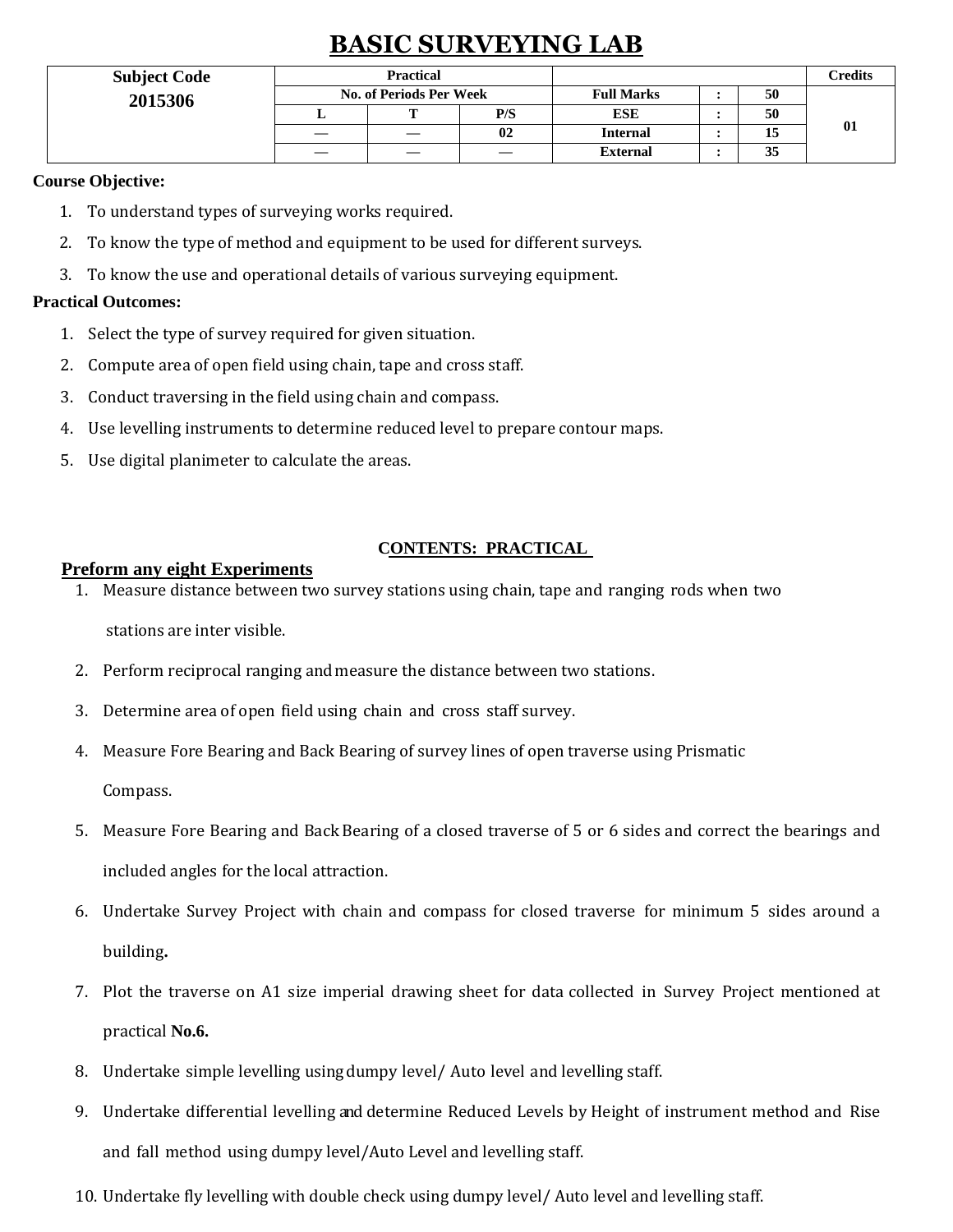- 11. Undertake Survey Project for plotting contour map using block contouring method for a block of 150m x 150m with grid of 10m x10m.
- 12. Measure area of irregular figure using Digital planimeter

- 1. Punmia, B.C, Jain, Ashok Kumar; Jain, Arun, Surveying Volume I, Laxmi Publications, New Delhi.
- 2. Basak, N. N., Surveying and Levelling, McGraw Hill Education, New Delhi.
- 3. Kanetkar, T. P.; Kulkarni, S. V., Surveying and Levelling volume I, Pune Vidyarthi Gruh Prakashan.
- 4. Duggal, S. K., Survey I, McGraw Hill Education, New Delhi.
- 5. Saikia, M D.; Das. B.M.; Das. M.M., Surveying, PHI Learning, New Delhi.
- 6. Subramanian, R., Fundamentals of Surveying and Levelling, Oxford University Press. New Delhi.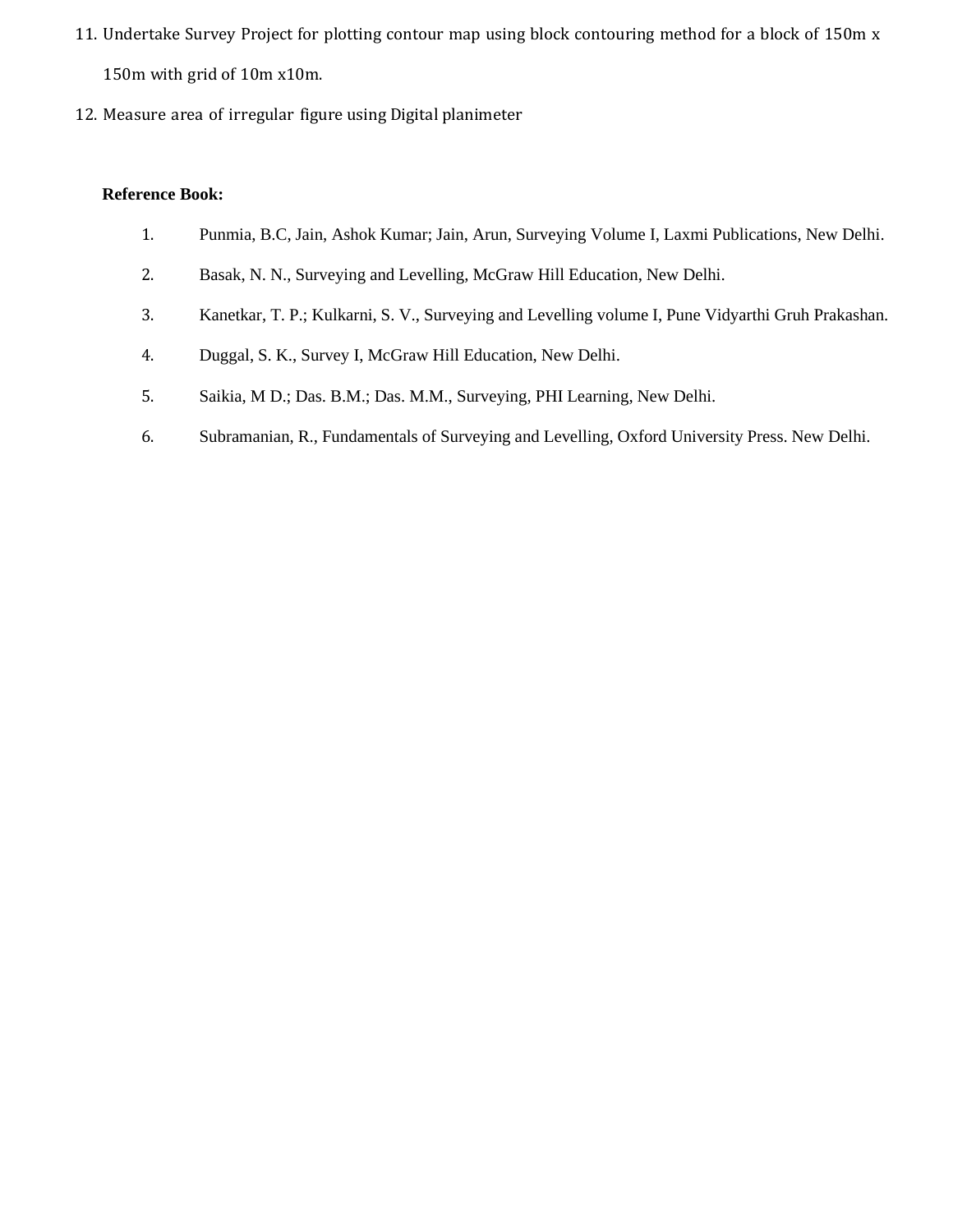# **BUILDING CONSTRUCTION AND CONSTRUCTION MATERIALS LAB**

|                     | <b>Practical</b>               |  |     |                   | <b>Predits</b> |    |
|---------------------|--------------------------------|--|-----|-------------------|----------------|----|
| <b>Subject Code</b> | <b>No. of Periods Per Week</b> |  |     | <b>Full Marks</b> | 50             |    |
| 2015307             |                                |  | P/S | <b>ESE</b>        | 50             |    |
|                     |                                |  | 02  | <b>Internal</b>   | 15             | 01 |
|                     |                                |  |     | <b>External</b>   | 35             |    |

### **Course Objective:**

- 1. To learn about various construction materials and understand their relevant characteristics.
- 2. To be able to identify suitability of various materials for different construction purposes.
- 3. To know about natural, artificial, and processed materials available for various purposes of construction activities.

#### **Practical Outcomes:**

- 1. Identify relevant construction materials.
- 2. Identify relevant natural construction materials.
- 3. Select relevant artificial construction materials.

#### CONTENTS: PRACTICAL

# **Perform any eight experiments:**

- 1. Identify various sizes of available coarse aggregates from sample of 10 kg in laboratory and prepare report.
- 2. Prepare the lime putty by mixing lime (1 kg) with water in appropriate proportion and prepare report on slaking of lime.
- 3. Select first class, second class and third-class bricks from the stake of bricks and prepare report on the basis of its properties
- 4. Measure dimensions of 10 bricks and find average dimension and weight. Perform field tests- dropping, striking and scratching by nail and correlate the results obtained.
- 5. Identify different types of flooring tiles such as vitrified tiles, ceramic tiles, glazed tiles, mosaic tiles, anti- skid tiles and prepare report about the specifications.
- 6. Identify the type of glasses from the given samples.
- 7. Prepare the cement mortar of proportion 1:3 or 1:6 using cement and sand.
- 8. Preparing foundation plan and marking on ground layout of load bearing structure by face line method from the given plan of the building
- 9. Preparing foundation plan and marking on ground layout of framed structure by face line method from the given Plan of the building
- 10. Observing and writing report of the process of plastering.

- 1. Ghose, D. N., Construction Materials, Tata McGraw Hill, New Delhi.
- 2. S.K. Sharma, Civil Engineering Construction Materials, Khanna Publishing House, New Delhi
- 3. Varghese, P.C., Building Materials, PHI learning, New Delhi.
- 4. Rang Wala, S.C., Engineering Materials, Cha rotor publisher, Ahmedabad.
- 5. Rajput, R.K, Engineering Materials, S. Chand and Co., New Delhi.
- 6. Sood H., Laboratory Manual on Testing of Engineering Materials, New Age Publishers, New Delhi.
- 7. Sharma C. P., Engineering Materials, PHI Learning, New Delhi.
- 8. Duggal, S. K, Building Materials, New International, New Delhi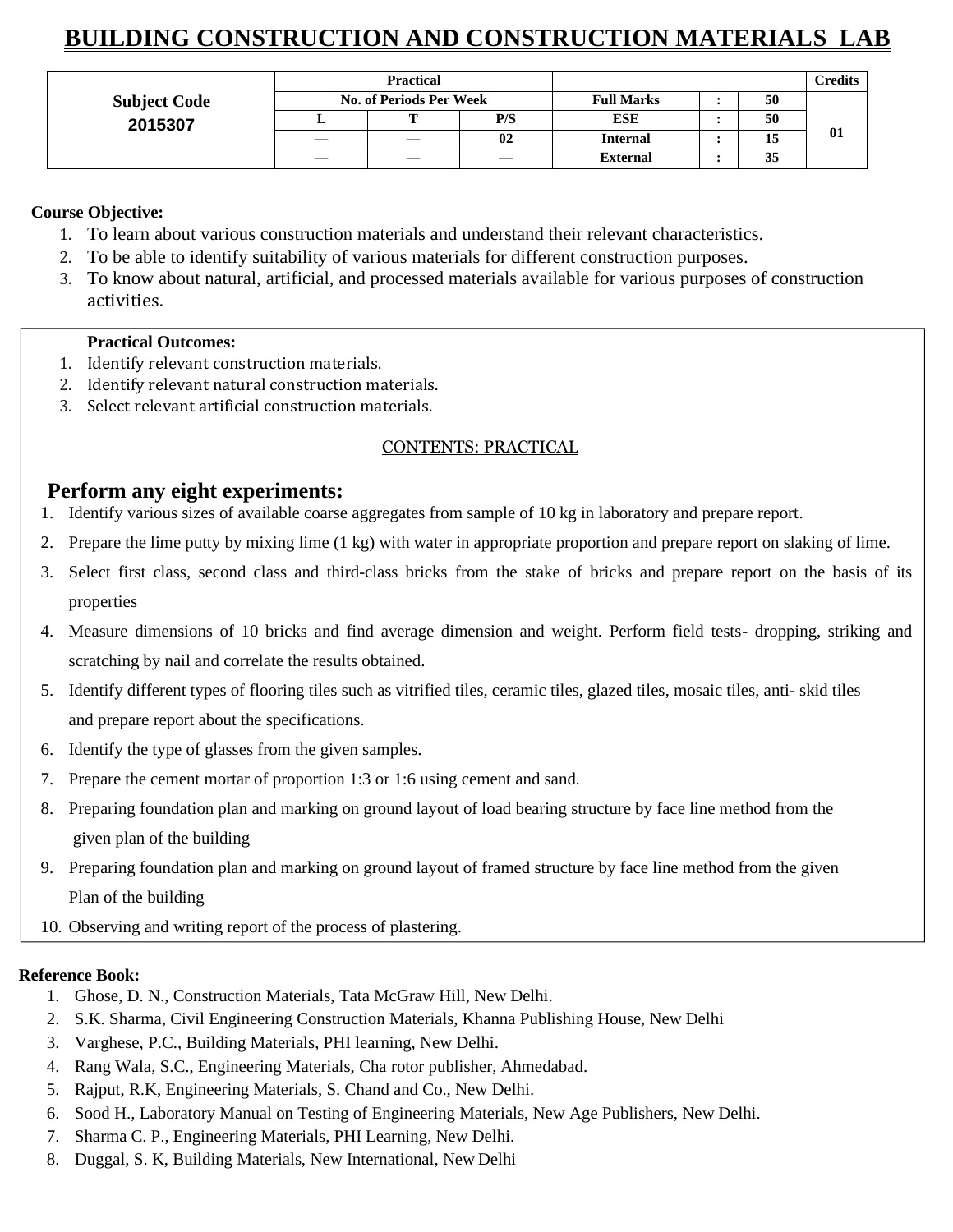# **WEB TECHNOLOGY LAB**

| <b>Subject Code</b> | <b>Practical</b><br><b>No. of Periods Per Week</b> |                          |     |                   | <b>Credits</b> |     |
|---------------------|----------------------------------------------------|--------------------------|-----|-------------------|----------------|-----|
| 2018308             |                                                    |                          |     | <b>Full Marks</b> | 25             | -01 |
|                     | ≖                                                  | m                        | P/S | <b>Internal</b>   | 07             |     |
|                     |                                                    | $\overline{\phantom{m}}$ | 02  | <b>External</b>   | 18             |     |

#### **Course Learning Objectives:**

This Lab course is intended to practice whatever is taught in theory class of 'Web Technologies'. Some of the things that should necessary be covered in lab.

## **Course outcomes:**

Student will be able to program web applications using and will be able to do the following:

- Use LAMP Stack for web applications
- Write simple applications with Technologies like HTML, Java script, AJAX, PHP
- Connect to Database and get results
- Parse XML files Student will be able to develop/build a functional website with full features.

|           | <b>Content: Practical</b>                                                                                                                                                    | Hrs. | <b>Marks</b> |
|-----------|------------------------------------------------------------------------------------------------------------------------------------------------------------------------------|------|--------------|
| Unit $-1$ | Home page Development static pages (using Only HTML) of an online<br>Book store.                                                                                             | 04   |              |
| Unit $-2$ | Write a JavaScript to design a simple calculator to perform the<br>following operations: sum, product, difference and quotient.                                              | 06   |              |
| Unit $-3$ | Write a PHP program to display a digital clock which displays the<br>current time of the server.                                                                             | 06   |              |
| Unit $-4$ | Write an HTML code to display your CV on a web page.                                                                                                                         | 04   |              |
| Unit $-5$ | Write an XML program to display products.                                                                                                                                    | 05   |              |
| Unit $-6$ | Create a web page with all types of Cascading style sheets.                                                                                                                  | 06   |              |
| Unit $-7$ | Write a PHP program to display a digital clock which displays the<br>current time of the server.                                                                             | 05   |              |
| Unit $-8$ | Write a JavaScript that calculates the squares and cubes of the numbers<br>from 0 to 10 and outputs HTML text that displays the resulting values<br>in an HTML table format. | 04   |              |

This is a skill course. More student practice and try to find solution on their own, better it will be. **Reference Books:** 

- 1. "Web Technologies--A Computer Science Perspective", Jeffrey C.Jackson
- 2. "Internet & World Wide Web How to Program", Deitel, Goldberg, Pearson Education
- 3. "Web programming- Building Internet Application", Chris Bales
- 4. Web Applications: Concepts and Real-World Design, Knuckles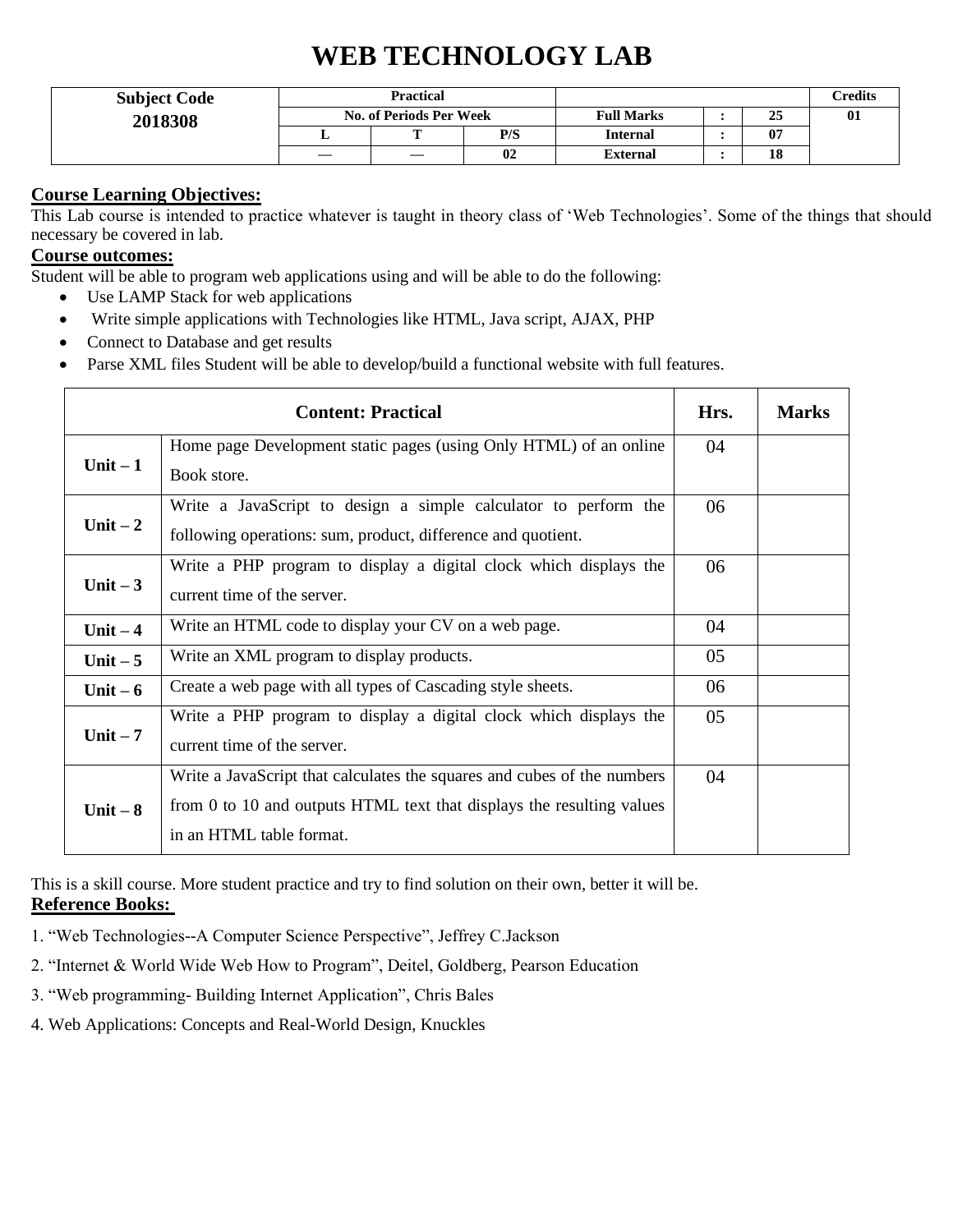# **Mechanics of Materials Lab (TW)**

| <b>Subject Code</b> | <b>Term Work</b>               |                   |     |                   | Credits   |     |
|---------------------|--------------------------------|-------------------|-----|-------------------|-----------|-----|
| 2015309             | <b>No. of Periods Per Week</b> |                   |     | <b>Full Marks</b> | ^ -<br>25 | -01 |
|                     |                                | m                 | P/S | <b>Internal</b>   | 07        |     |
|                     | $\overbrace{\phantom{13333}}$  | $\hspace{0.05cm}$ | 02  | <b>External</b>   | 10        |     |

#### **Course Objective:**

- 1. To know the procedure for the conduct of tensile and compressive strength.
- 2. To understand the concept of stress and strain through testing of different materials.
- 3. To calculate shear force, bending moment and their corresponding stresses.
- 4. To understand flexural strength of floor tiles.

#### **Term Work Outcomes:**

- 1. Test different Civil engineering materials on Universal Testing Machine.
- 2. Analyze structural behavior of materials under various loading conditions.
- 3. Interpret shear force and bending moment diagrams for various types of beam sections and different loading conditions.
- 4. Determine bending and shear stresses in beams under different loading conditions.
- 5. Calculate flexural strength of different types of floor tiles

# **CONTENTS: -TERM WORK**

# **Preform any eight Experiments**

- 1. Study different components of Universal Testing Machine (UTM).
- 2. Perform Tension test on mild steel as per IS:432(1).
- 3. Perform tension test on Tor steel as per IS:1608, IS:1139.
- 4. Conduct compression test on sample test piece using Compression Testing Machine.
- 5. Conduct Izod Impact test on three metals. e.g., mild steel/ brass/aluminum/ copper /cast iron as per IS:1598.
- 6. Conduct Charpy Impact test on three metals. e.g., mild steel/ brass/aluminum/ copper /cast iron as per IS:1757.
- 7. Determine Water Absorption on bricks as per IS:1077
- 8. Determine Compressive strength of dry and wet bricks as per IS:3495(part I), IS:1077
- 9. Conduct Abrasion Test on flooring tiles (any one) e.g., Mosaic tiles, Ceramic Tiles Cement Tile.
- 10. Perform Single Shear and double shear test on any two metals e.g., Mild steel/ brass/aluminum/copper / cast iron as per IS:5242.
- 11. Plot Shear force and Bending Moment diagrams for cantilever, simply supported beams for different types of loads.
- 12. Plot Shear force and Bending Moment diagrams for overhanging beams for different types of loads including moment loading.
- 13. Conduct Flexural test on timber beam on rectangular section in both orientations as per IS:1708, IS:2408.
- 14. Conduct Flexure test on floor tiles IS:1237 or roofing tiles as per IS:654.

- 1. Bedi D.S., Strength of Materials, Khanna Publishing House, New Delhi (Edition 2018)
- 2. Timoshenko, S., Strength of Materials, Vol. I, CBS, New Delhi.
- 3. Khurmi, R.S., Strength of Materials, S Chand and Co. Ltd. New Delhi.
- 4. Ramamrutham, S, Strength of Materials, Dhanpat Rai and sons, New Delhi.
- 5. Punmia B C, Strength of Materials, Laxmi Publications (p) Ltd. New Delhi.
- 6. Rattan S.S., Strength of Materials, McGraw Hill Education; NewDelhi.
- 7. Bansal R K, Strength of Materials, Laxmi Publications.
- 8. Subramaniam R, Strength of Materials, Oxford University Press.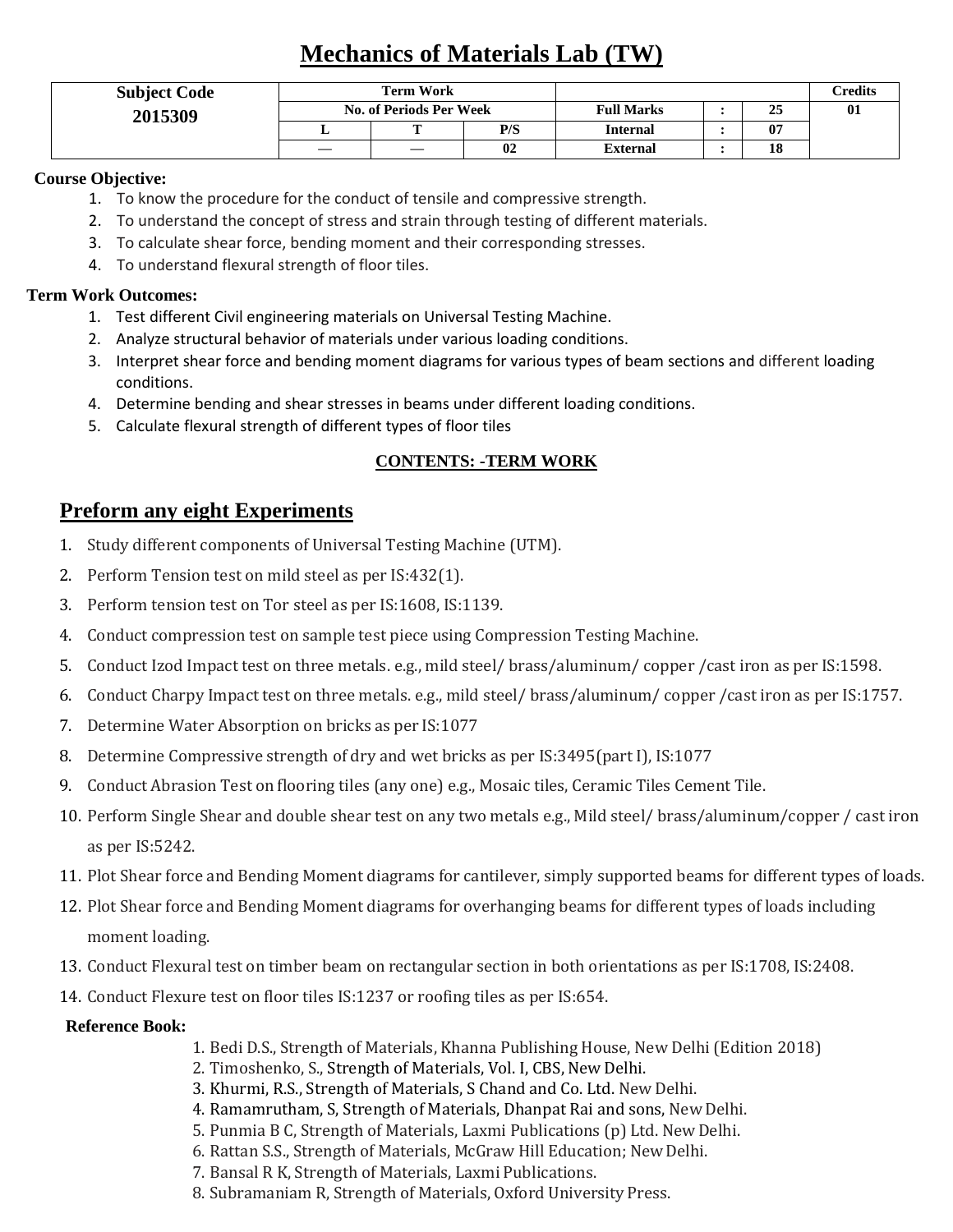# **Concrete Technology Lab (TW)**

| <b>Subject Code</b> | <b>Term Work</b>        |                   |     |                   | <b>Credits</b> |     |
|---------------------|-------------------------|-------------------|-----|-------------------|----------------|-----|
| 2015310             | No. of Periods Per Week |                   |     | <b>Full Marks</b> | 25             | -01 |
|                     |                         | <b>CONTRACTOR</b> | P/S | <b>Internal</b>   | 07             |     |
|                     | —                       |                   | 02  | <b>External</b>   | 18             |     |

#### **Course Objective:**

- 1. To know properties of cement and aggregate used in concrete.
- 2. To understand different characteristics of concrete.
- 3. To learn about preparation of Concrete.

#### **Term Work Outcomes:**

- 1. Identify different types of cement by performing laboratory tests.
- 2. Know the physical properties of fine and coarse aggregates.
- 3. Prepare concrete of required grade.

# Contents: - Term Work

### **Preform any eight Experiments**

- 1. Determine fineness of cement by Blaine's air permeability apparatus or by sieving.
- 2. Determine specific gravity, standard consistency, initial and final setting times of cement.
- 3. Determine compressive strength of cement.
- 4. Determine silt content in sand.
- 5. Determine bulking of sand.
- 6. Determine bulk density of fine and coarse aggregates.
- 7. Determine water absorption of fine and coarse aggregates.
- 8. Determine Fineness modulus of fine aggregate by sieve analysis.
- 9. Determine impact value of aggregate.
- 10. Determine crushing value of aggregate.
- 11. Determine abrasion value of aggregate.
- 12. Determine elongation and flakiness index of coarse aggregates.
- 13. Determine workability of concrete by slump cone test.
- 14. Determine workability of concrete by compaction factor test.
- 15. To prepare concrete mix of a particular grade and determine compressive strength of concrete for 7 and 28 days.
- 16. Demonstration of NDT equipment.

- 1. Gambhir, M.L., Concrete Technology, Tata McGraw Hill Publishing Co. Ltd., Delhi.
- 2. Shetty, M.S., Concrete Technology, S. Chand and Co. Pvt. Ltd., Ram Nagar, Delhi.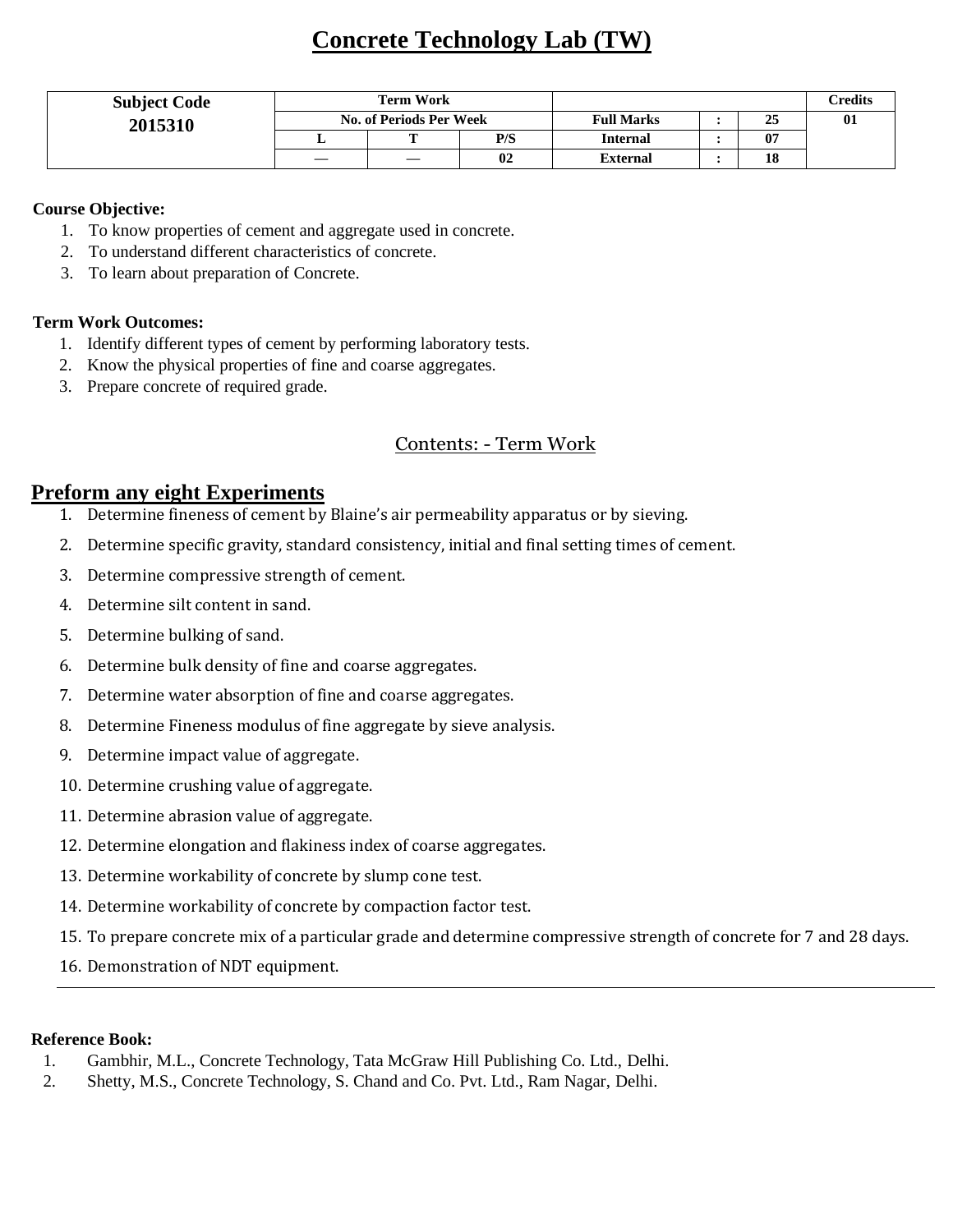# **TERM WORK PYTHON** (TW)

|                     | Theory                   |  |                          |                   |  |    | <b>Credits</b> |
|---------------------|--------------------------|--|--------------------------|-------------------|--|----|----------------|
| <b>Subject Code</b> | No. of Periods per Week  |  |                          | <b>Full Marks</b> |  | 25 | 01             |
| 2018311             |                          |  | P/S                      | <b>Internal</b>   |  |    |                |
|                     | -                        |  | 02                       | <b>External</b>   |  | 18 |                |
|                     | $\overline{\phantom{0}}$ |  | $\overline{\phantom{0}}$ |                   |  |    |                |

|           | <b>CONTENTS: Practical</b>                                                                                                                                                             | Hrs. | <b>Marks</b> |
|-----------|----------------------------------------------------------------------------------------------------------------------------------------------------------------------------------------|------|--------------|
| $UNIT-01$ | Write a program to demonstrate basic data type in python.                                                                                                                              |      |              |
| $UNIT-02$ | Write a program to compute distance between two points taking<br>input from the user (Pythagorean Theorem)                                                                             |      |              |
| $UNIT-03$ | Write a python program Using for loop, write a program that prints<br>out the decimal equivalent of $1+\frac{1}{2}+1/3$ 1/n                                                            |      |              |
| $UNIT-04$ | Write a Python program to find first n prime numbers.<br>Write a program to demonstrate list and tuple in python.                                                                      |      |              |
| $UNIT-05$ | Write a program using a for loop that loops over a sequence.<br>Write a program using a while loop that asks the user for a number<br>and prints a countdown from that number to zero. |      |              |
| $UNIT-06$ | Write a Python Program to add matrices.<br>Write a Python program to multiply matrices.                                                                                                |      |              |
| $UNIT-07$ | Write a Python program tocheck if a string is palindrome or not.                                                                                                                       |      |              |
| $UNIT-08$ | Write a Python program to Extract Unique values dictionary values                                                                                                                      |      |              |
| $UNIT-09$ | Write a Python program to read file word by word<br>Write a Python program to Get number of characters, words.                                                                         |      |              |
| $UNIT-10$ | Write a Python program for Linear Search                                                                                                                                               |      |              |

- 1. Taming Python by Programming, Jeeva Jose, Khanna Publishing House
- 2. Starting Out with Python, Tony Gaddis, Pearson
- 3. Core Python Programming, Wesley J. Chun, Prentice Hall
- 4. Python Programming: Using Problem Solving Approach, Reema Thareja, Oxford University
- 5. Introduction to Computation and Programming Using Python. John V. Gut tag, MIT Press.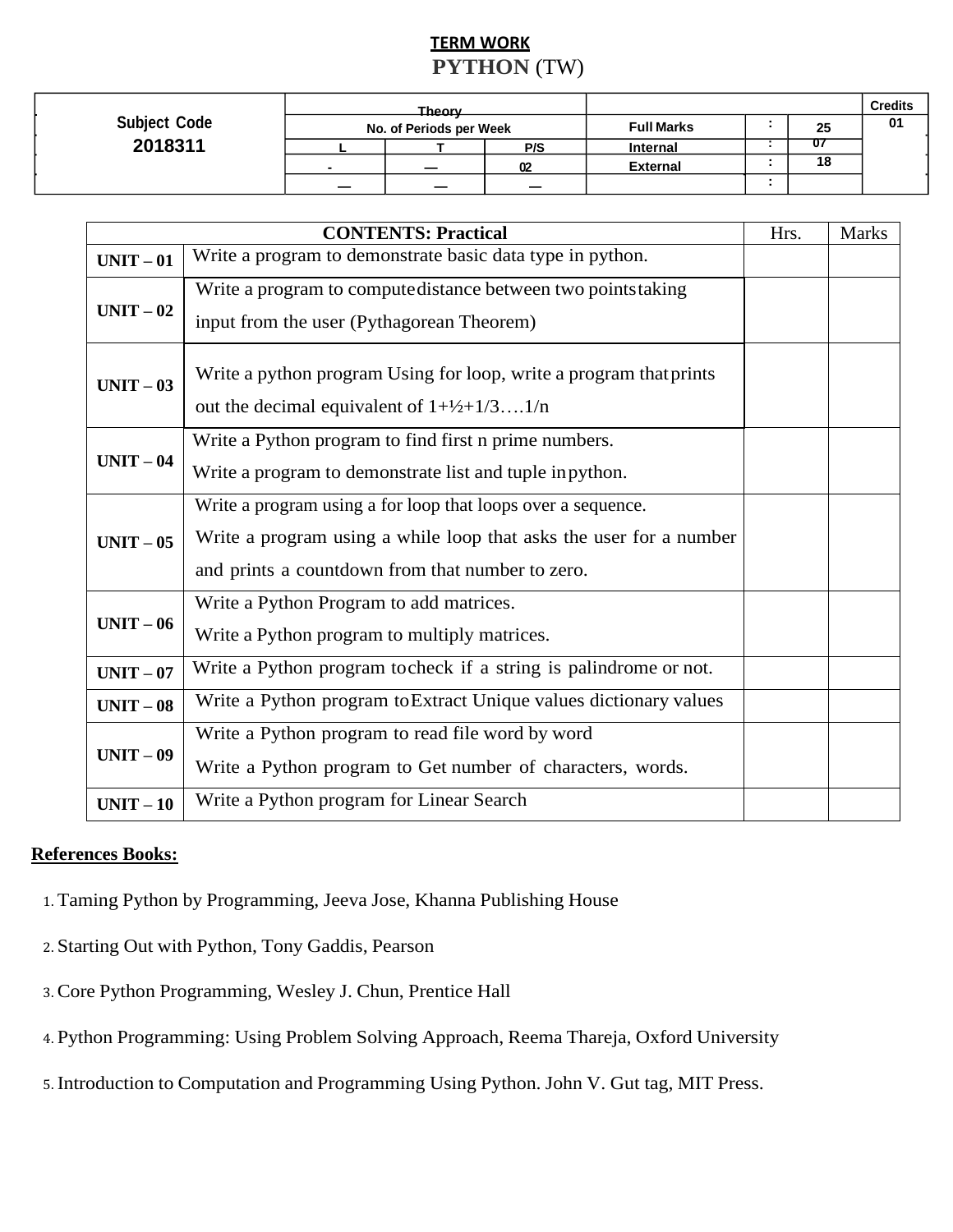# **Geo Technical Eng. Lab (TW)**

|                     | <b>Term Work</b>               |   |     |                   | Credits |              |
|---------------------|--------------------------------|---|-----|-------------------|---------|--------------|
| <b>Subject Code</b> | <b>No. of Periods Per Week</b> |   |     | <b>Full Marks</b> | 50      | $\mathbf{0}$ |
| 2015312             |                                |   | P/S | <b>Internal</b>   | 13      |              |
|                     | –                              | _ | 02  | <b>External</b>   | 35      |              |

#### **Course Objectives:**

•

 1.To understand and determine physical properties of soil.

T 2.To estimate the permeability and shear strength of soil.

9. To know the procedure for performing C.B.R test.

u n

### d **Term Work outcomes:**

e Interpret the physical properties of soil.

o • Use the results of permeability and shear strength test for foundation analysis.

U Compute optimum moisture content values for maximum dry density of soil through various tests.

#### r s e

# **Contents: - Term Work**

# **Preform any eight Experiments**

- 1. Determination of water content of given soil sample by oven drying method as per IS Code.
- 2. Determination of bulk unit weight, dry unit weight of soil in field by core cutter method as per IS Code.
- 3. Determination of specific gravity of soil by Pycnometer method.
- 4. Determination of bulk unit weight, dry unit weight of soil in field by sand replacement method as per IS Code.
- 5. Determination of Liquid limit & Plastic limit of given soil sample as per IS Code.
- 6. Determination of grain size distribution of given soil sample by mechanical sieve analysis as per IS Code.
- 7. Determination of coefficient of permeability by constant head test.
- 8. Determination of coefficient of permeability by falling head test.
- 9. Determination of shear strength of soil using direct shear test.
- 10. Determination of shear strength of soil using Laboratory Vane shear test.
- 11. Determination of MDD & OMC by standard proctor test on given soil sample as per IS Code.
- 12. Determination of CBR value of given soil sample.

### **Suggested Text Books: -**

- 1. Soil Mechanics and Foundation Engineering B.C. Punmia, Laxmi Publications (P) Ltd.
- 2. Textbook of Soil Mechanics and Foundation Engineering V.N.S. Murthy, CBS Publishers & Distributors Pvt. Ltd